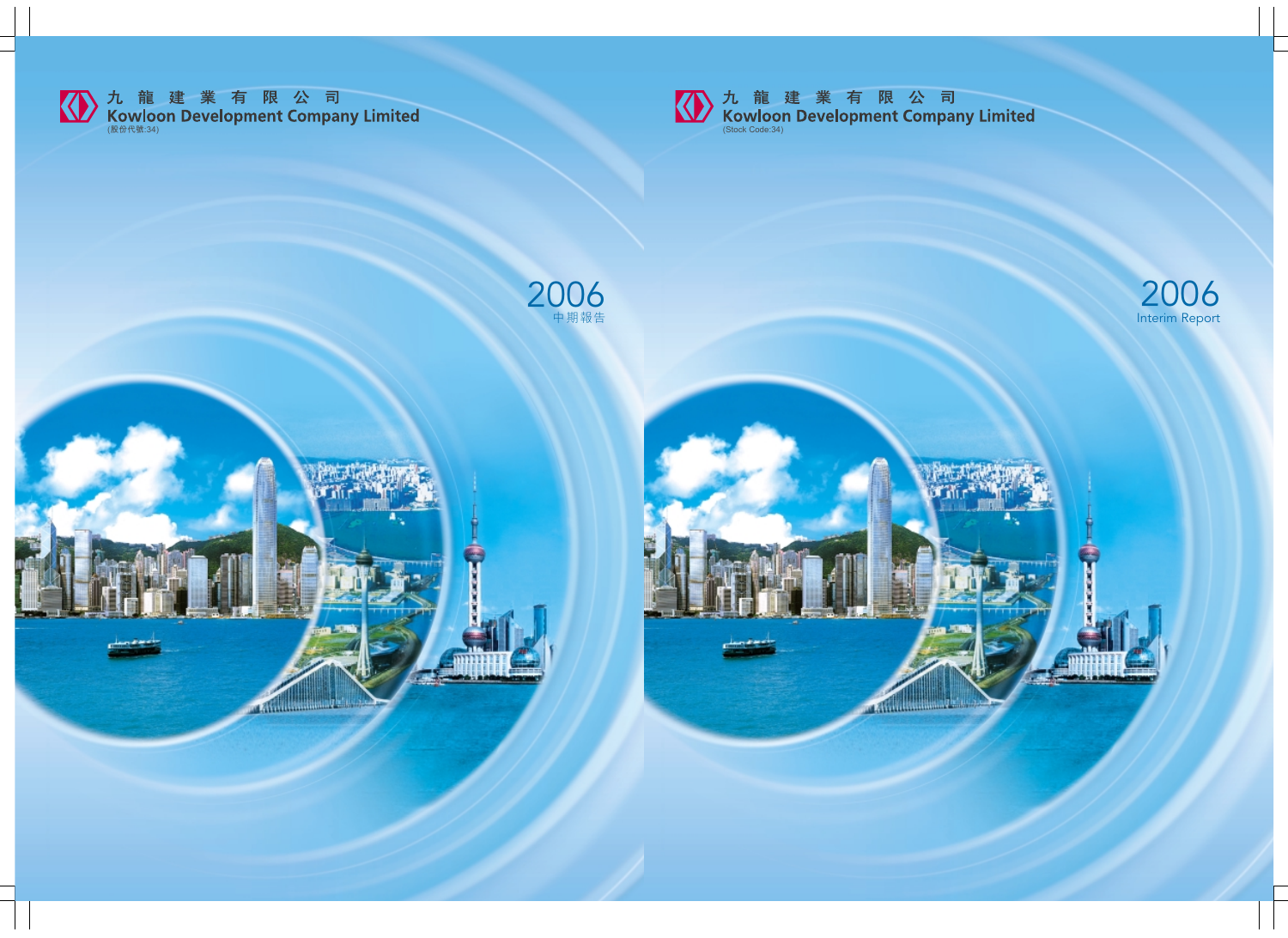# **Contents**

 $\overline{O}$ 

| Highlights                                      | $\mathbf{1}$   |
|-------------------------------------------------|----------------|
| Chairman's Statement                            | $\overline{2}$ |
| <b>Financial Review</b>                         | $\overline{7}$ |
| Consolidated Income Statement                   | 9              |
| Consolidated Balance Sheet                      | 10             |
| Consolidated Statement of Changes in Equity     | 12             |
| Condensed Consolidated Cash Flow Statement      | 14             |
| Notes on the Unaudited Interim Financial Report | 15             |
| Independent Review Report of the Auditors       | 29             |
| Other Information                               | 30             |
| Corporate Information                           | 36             |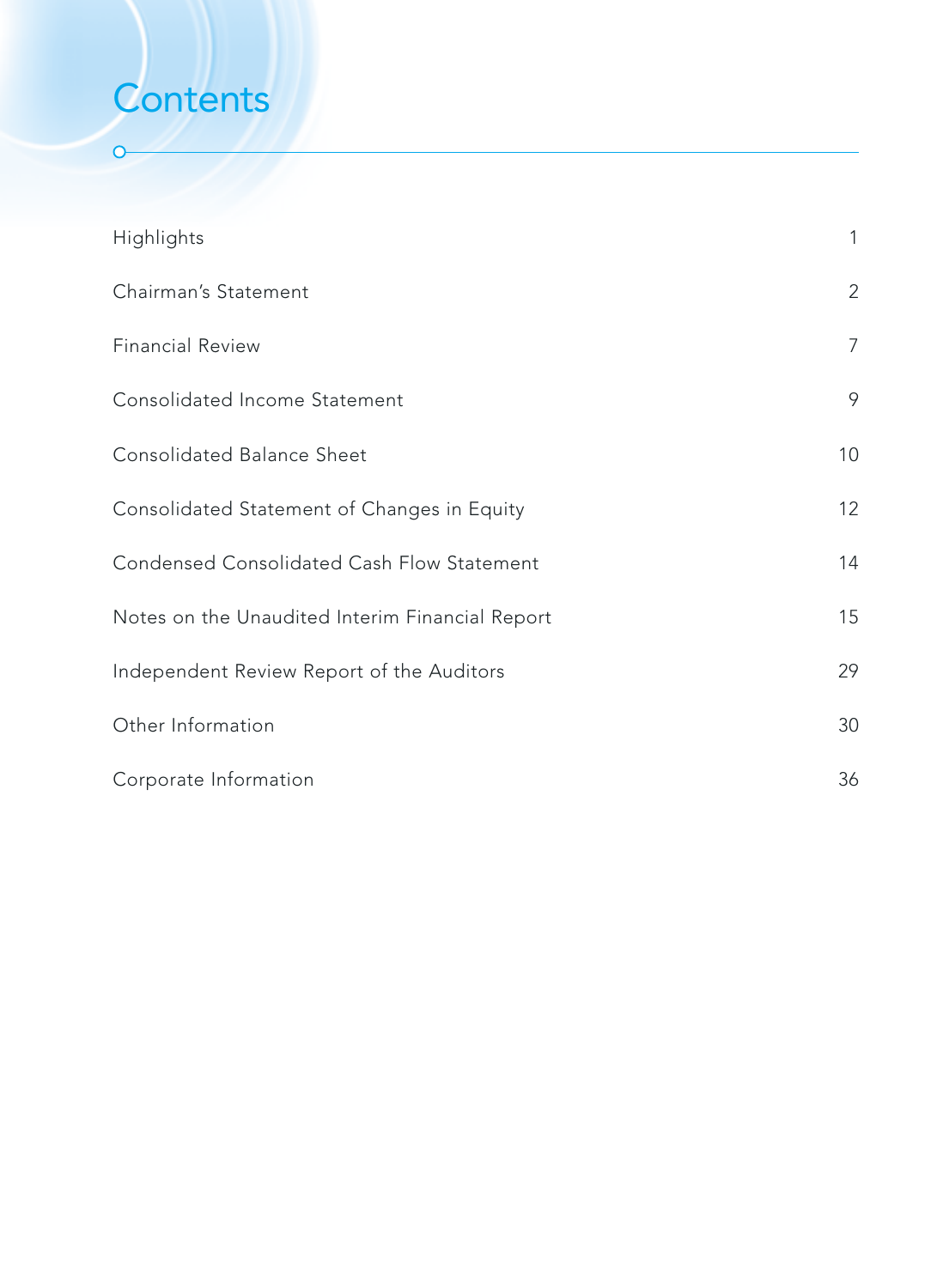- Group's 2006 interim net profit rises to HK\$318 million; excluding property revaluations net of deferred tax, underlying net profit increases 42% to HK\$258 million.
- Underlying earnings per share, which exclude property revaluation effects, for the first half of 2006 amount to HK\$0.43, an increase of 34% over the same period in 2005.
- Two major acquisitions made in Macau and Shenyang during the first half of the year substantially increased the Group's land bank by 3.88 million sq.m.

|                                               | For six months ended 30 June |      |         |  |
|-----------------------------------------------|------------------------------|------|---------|--|
| (HK\$ million)                                | 2006                         | 2005 | Change  |  |
| Turnover                                      | 1,312                        | 484  | $+171%$ |  |
| Profit attributable to Company's shareholders | 318                          | 301  | $+6%$   |  |
| - Net profit excluding property revaluations  | 258                          | 182  | $+42%$  |  |
| Earnings per share (HK\$) - Basic             | 0.53                         | 0.53 |         |  |
| - EPS excluding property revaluations (HK\$)  | 0.43                         | 0.32 | $+34%$  |  |
| Interim dividend (HK\$)                       | 0.13                         | 0.10 | $+30\%$ |  |

**Highlights** 

 $\overline{O}$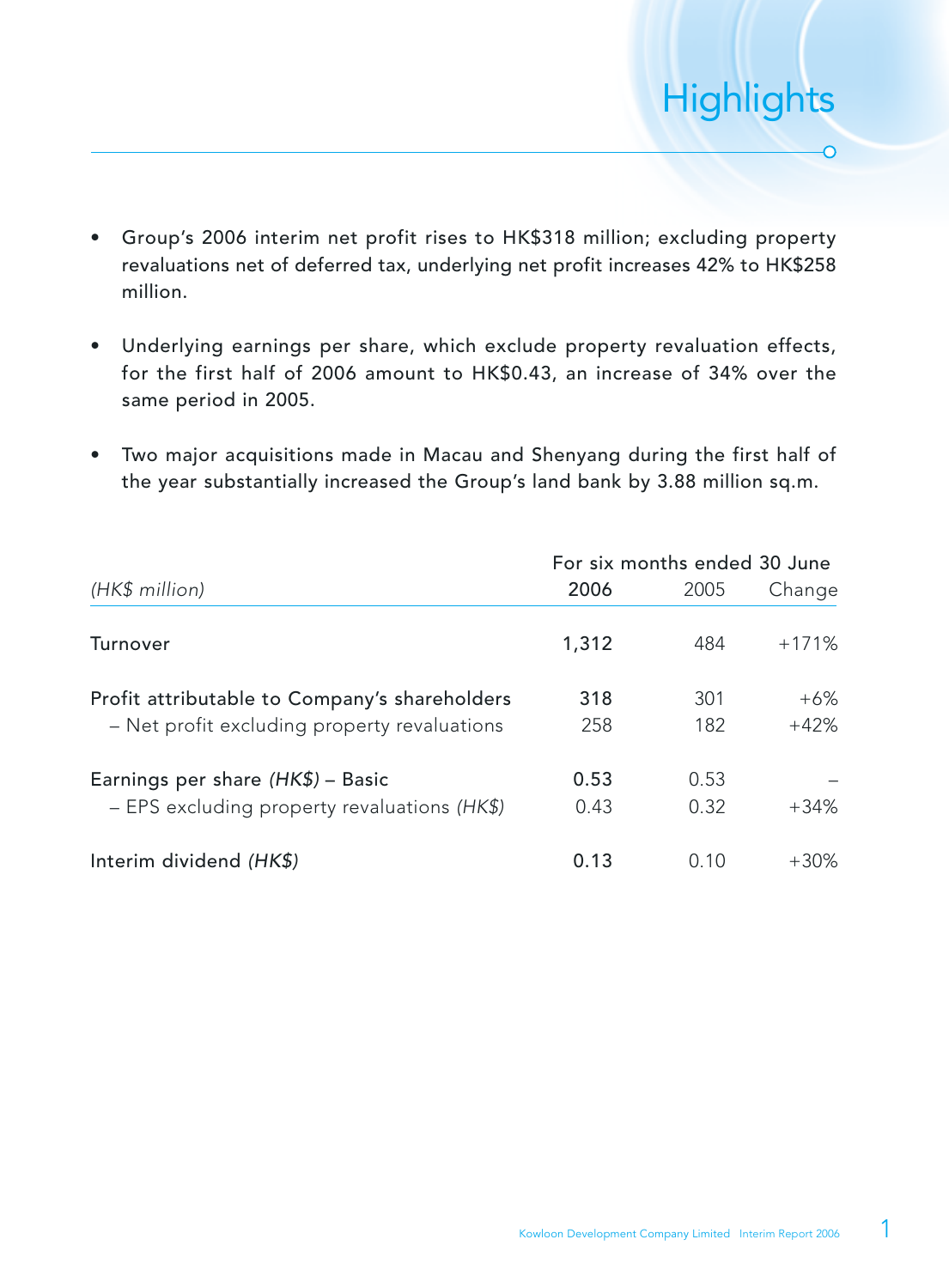# Chairman's Statement

# Interim Results and Dividend

The Group's turnover for the six months ended 30 June 2006 amounted to HK\$1,312 million, an increase of 171% over the same period last year. The Group's unaudited profit attributable to shareholders for the period amounted to HK\$318 million.

Excluding investment property revaluation gains net of deferred tax of HK\$60 million, underlying net profit rose to HK\$258 million, an increase of 42% over the same period last year. The substantial increase in turnover relative to the increase in net profit over the period under review was primarily due to the effect of mark-to-market provisions on our investment portfolio at end-June 2006.

The Group raised HK\$1.4 billion by issuing 113,353,000 new shares in May 2006. Taking account of this dilution, interim earnings per share excluding property revaluation were HK\$0.43, an increase of 34% over the corresponding period last year. These interim results have been reviewed by the Company's Audit Committee and auditors.

The Board of Directors has declared an interim dividend of HK\$0.13 per share which represents an increase of 30% as compared with HK\$0.10 in the first half of 2005. The interim dividend will be payable on 6 October 2006 to shareholders registered as at 27 September 2006.

## Business Review

Two major acquisitions were made during the first half of the year which had the effect of substantially expanding the Group's land bank across the Greater China region.

#### Major Acquisitions

In April 2006, the Group, through its 56.84% owned listed subsidiary, Polytec Asset Holdings Limited ("Polytec Asset") entered into an agreement with the ultimate holding company to acquire an 80% interest in three property development projects in Macau ("Acquisition") with an aggregate gross floor area of approximately 978,000 sq. m. at a consideration of HK\$8,448 million. The Acquisition was completed in June 2006.

The three sites are located in the Orient Pearl District of the Macau Peninsula near the Macau-Zhuhai border and the intended landing point of the Hong Kong – Zhuhai – Macau Bridge, a 29 kilometers bridge linking Hong Kong, Zhuhai and Macau. The Group intends to develop these sites into luxury residential buildings of approximately 8,000 units, with retail, recreational and car parking spaces. The developments will be phased with the first phase ready to commence construction works before the end of this year.

In June 2006, through a public bidding process, the Group acquired the development right of a plot of land with a site area of 1.45 million sq. m. in the west of Daba Road in Dong Ning District of Shenyang, the People's Republic of China ("PRC") for a consideration of RMB830 million. The project has a planned aggregate gross floor area of 2.9 million sq. m. and it has been approved by the Shenyang municipal government for residential and commercial development purposes.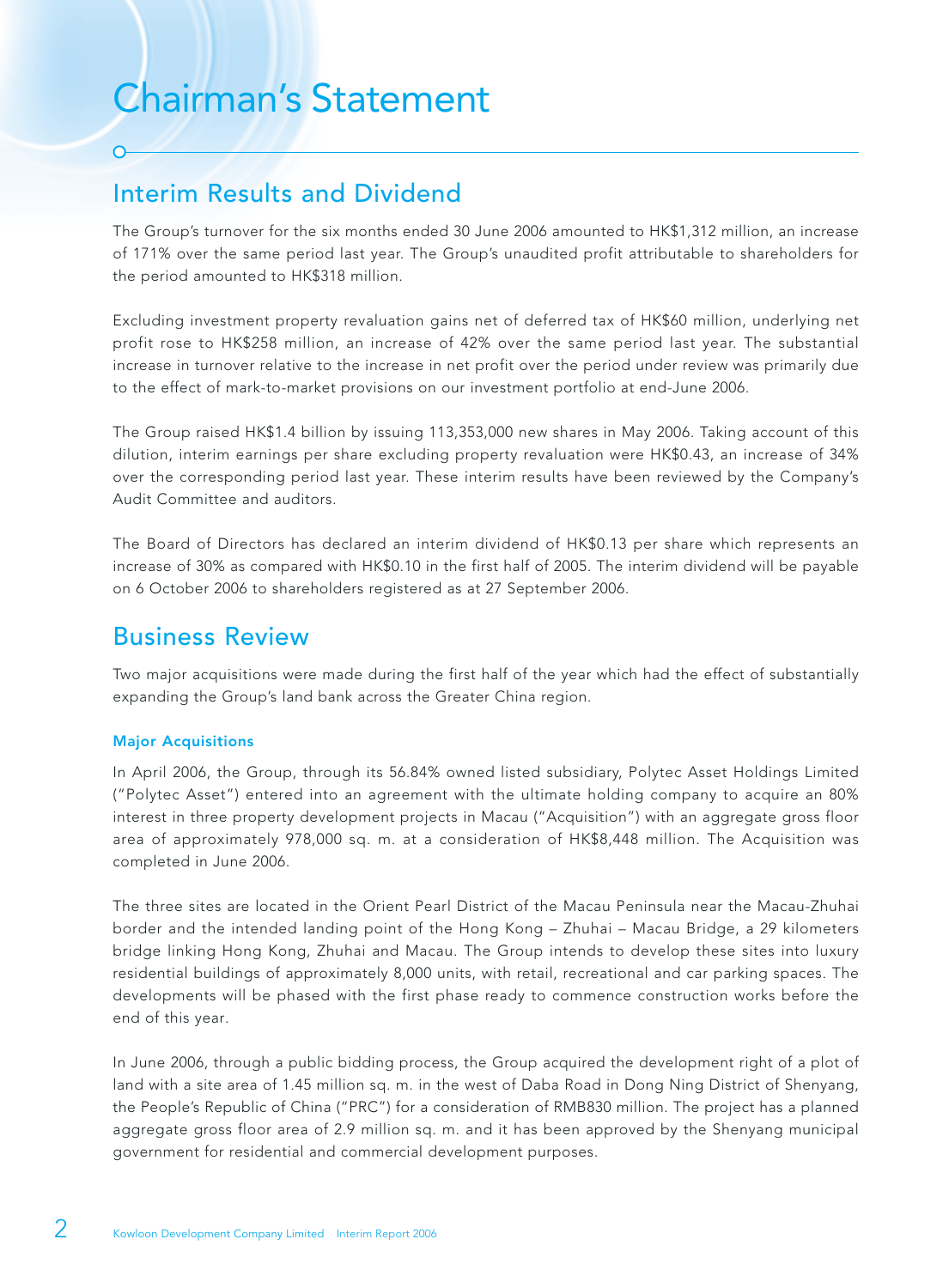#### An Update – Acquisition of Shenzhen Properties & Resources Development (Group) Limited ("Shenzhen Properties")

Waiver from the obligation to make a general offer for the remaining 29.7% issued shares in Shenzhen Properties was not granted by the China Securities Regulatory Commission ("CSRC"). Accordingly in May 2006, the Group initiated the general offer process and paid HK\$120 million as deposit. Subsequently in the same month, the Group was advised by the CSRC that the examination of the general offer documents for the remaining issued shares in Shenzhen Properties would be temporarily suspended pending verification of certain issues by the State Council State-owned Assets Supervision and Administration Commission ("SASAC"). The verification process is currently under way.

#### Property Sales

The Group's property sales rose to HK\$598 million in the first six month of 2006, an increase of 175% over the same period in 2005. The increase in sales was primarily due to the sale of Mount Davis 33, a joint-venture residential development project with Urban Renewal Authority in the western part of Hong Kong Island.

#### Property Development

La Baie Du Noble, Macau, in which the Group has an 80% interest, is close to completion. The occupation permit for the residential portion (excluding duplex units) of the project was obtained in July 2006. Income from this project will be the major contribution to the Group's operating profit in the second half of the year.

Construction work on the development at 31 Robinson Road, Mid-Levels, Hong Kong, a luxury residential development with a gross floor area of approximately 11,900 sq. m. is scheduled to be completed in 2007.

The Group obtained an approval from the Town Planning Board for development parameters of the newly revised master layout plan in February 2006 for the residential and commercial development project at 35 Clear Water Bay Road, Ngau Chi Wan. We are currently liaising with relevant departments in connection with the land exchange.

We intend to commence construction works for the Group's redevelopment project at Belcher's Street in the second half of 2007.

 $\overline{\Omega}$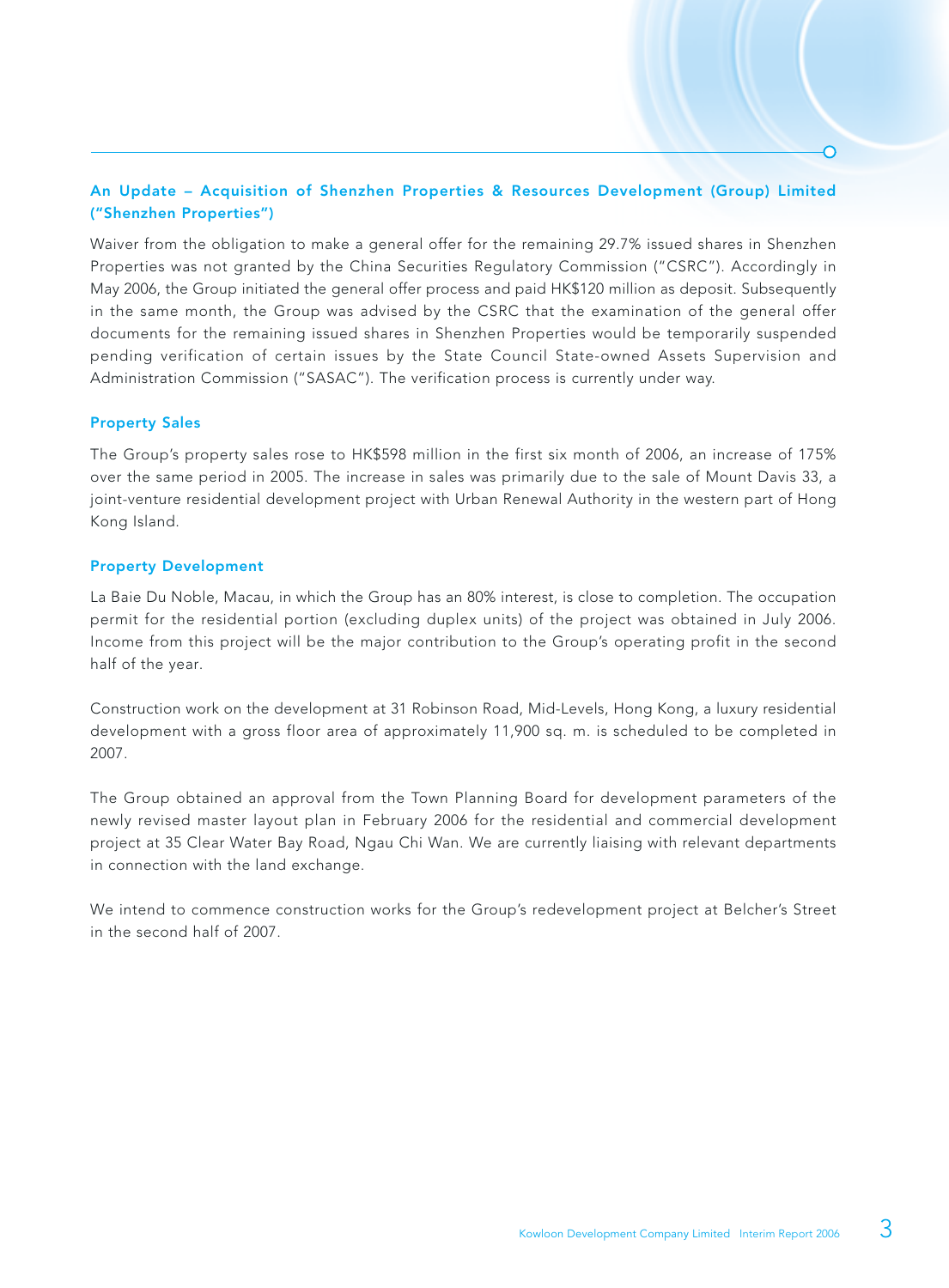#### Status of the Group's Major Projects Under Development

 $\overline{O}$ 

|                                                                       |                               |                                                     | Approx.            |                                                       | Expected                          |
|-----------------------------------------------------------------------|-------------------------------|-----------------------------------------------------|--------------------|-------------------------------------------------------|-----------------------------------|
|                                                                       |                               | Group's                                             | <b>Total Gross</b> |                                                       | Date of                           |
| Location                                                              | Usage                         | Interest                                            | Floor Area         | Status                                                | Completion                        |
| <b>MACAU</b>                                                          |                               | $(\%)$                                              | (sq. m.)           |                                                       |                                   |
| La Baie Du Noble<br>The Orient Pearl District<br>Macau                | Residential and<br>Commercial | 80                                                  | 147,700            | Internal finishing                                    | Second half<br>2006               |
| Pacifica Garden*<br>The Taipa District<br>Macau                       | Residential and<br>Commercial | 33                                                  | 35,900             | Foundation works<br>in progress                       | 2008                              |
| <b>HONG KONG</b>                                                      |                               |                                                     |                    |                                                       |                                   |
| Mount Davis 33<br>No. 33 Ka Wai Man Road<br>Kennedy Town<br>Hong Kong | Residential                   | Joint Venture<br>with Urban<br>Renewal<br>Authority | 7,300              | Construction<br>completed                             | Completed<br>(First half<br>2006) |
| No. 31 Robinson Road<br>Mid-Levels<br>Hong Kong                       | Residential                   | 100                                                 | 11,900             | Superstructure<br>works in progress                   | Second half<br>2007               |
| No. 35 Clear Water Bay Road<br>Ngau Chi Wan<br>Kowloon<br>Hong Kong   | Residential and<br>Commercial | 100                                                 | 196,400            | Foundation and<br>site formation<br>works in progress | 2009/2010                         |
| <b>TOTAL</b>                                                          |                               |                                                     | 399,200            |                                                       |                                   |

\* Owned by the Group's 56.84% owned subsidiary Polytec Asset Holdings Limited at end-June 2006.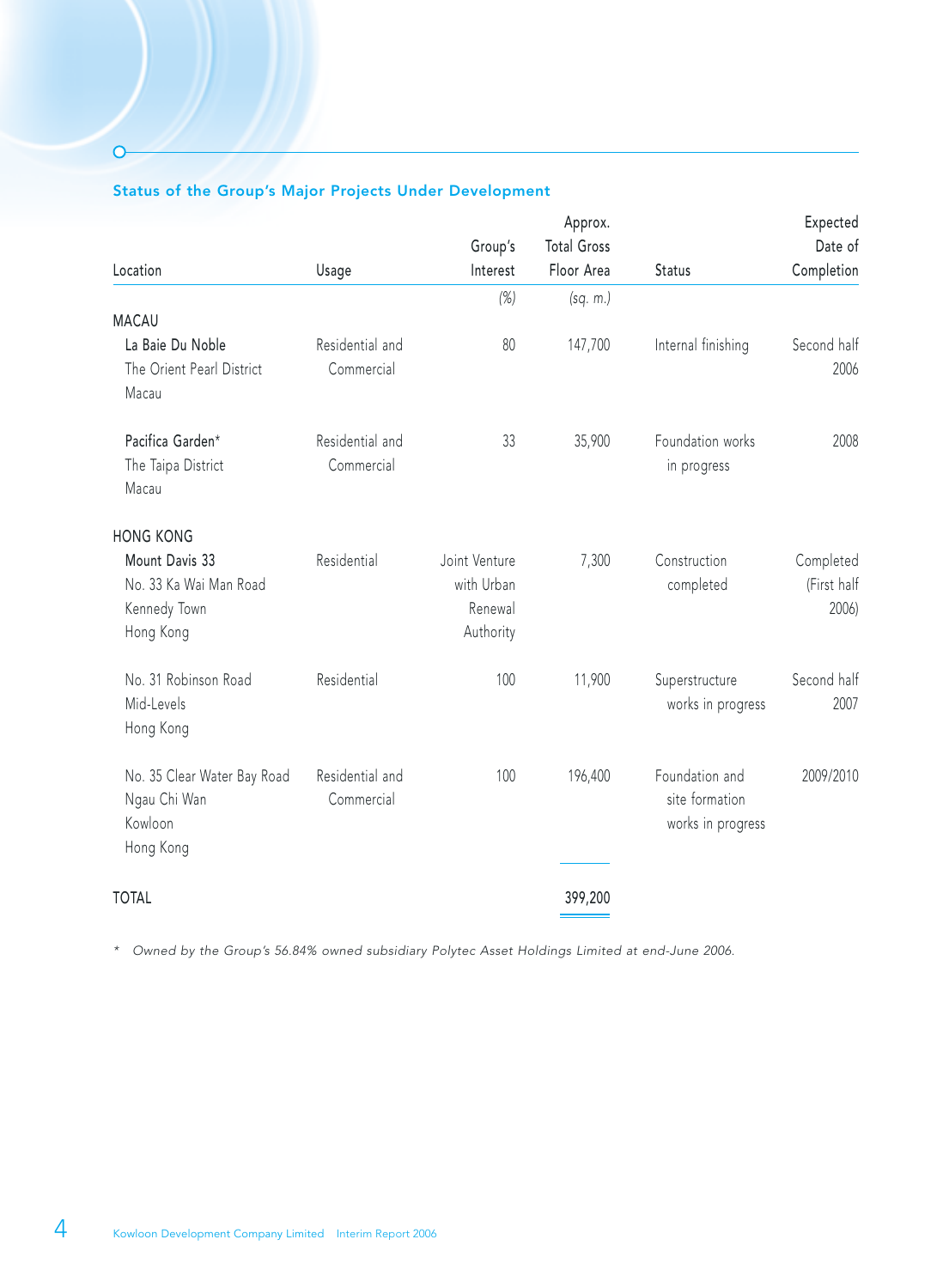#### Details of the Group's Major Land Held for Development

|                            | Group's  | Approx. Total    |
|----------------------------|----------|------------------|
| Usage                      | Interest | Gross Floor Area |
|                            | (%)      | (sq. m.)         |
|                            |          |                  |
| Residential and Commercial | 100      | 2,900,000        |
|                            |          |                  |
|                            |          |                  |
|                            |          |                  |
|                            |          |                  |
| Residential and Commercial | 45       | 126,400          |
|                            |          |                  |
|                            |          |                  |
| Residential and Commercial | 45       | 164,200          |
|                            |          |                  |
|                            |          |                  |
| Residential and Commercial | 45       | 687,700          |
|                            |          |                  |
|                            |          |                  |
|                            |          |                  |
| Residential and Commercial | 100      | 5,600            |
|                            |          |                  |
|                            |          |                  |
|                            |          | 3,883,900        |
|                            |          |                  |

\* Owned by the Group's 56.84% owned subsidiary Polytec Asset Holdings Limited at end-June 2006.

#### Property Investment

For the first six months of 2006, the Group's gross rental income generated by its property investment portfolio amounted to HK\$108 million, an increase of 9% over the same period in 2005. The improvement was largely due to an increase in rental income from the office and retail tenancies of Pioneer Centre.

The average occupancy rate for the retail portion of Pioneer Centre improved significantly to over 95% in the first half of the year from 88% at the same period last year following the completion of the first phase of renovation. The offices were almost fully let at end-June 2006. The occupancy rate for the Group's other investment properties in Hong Kong also remained above 90%.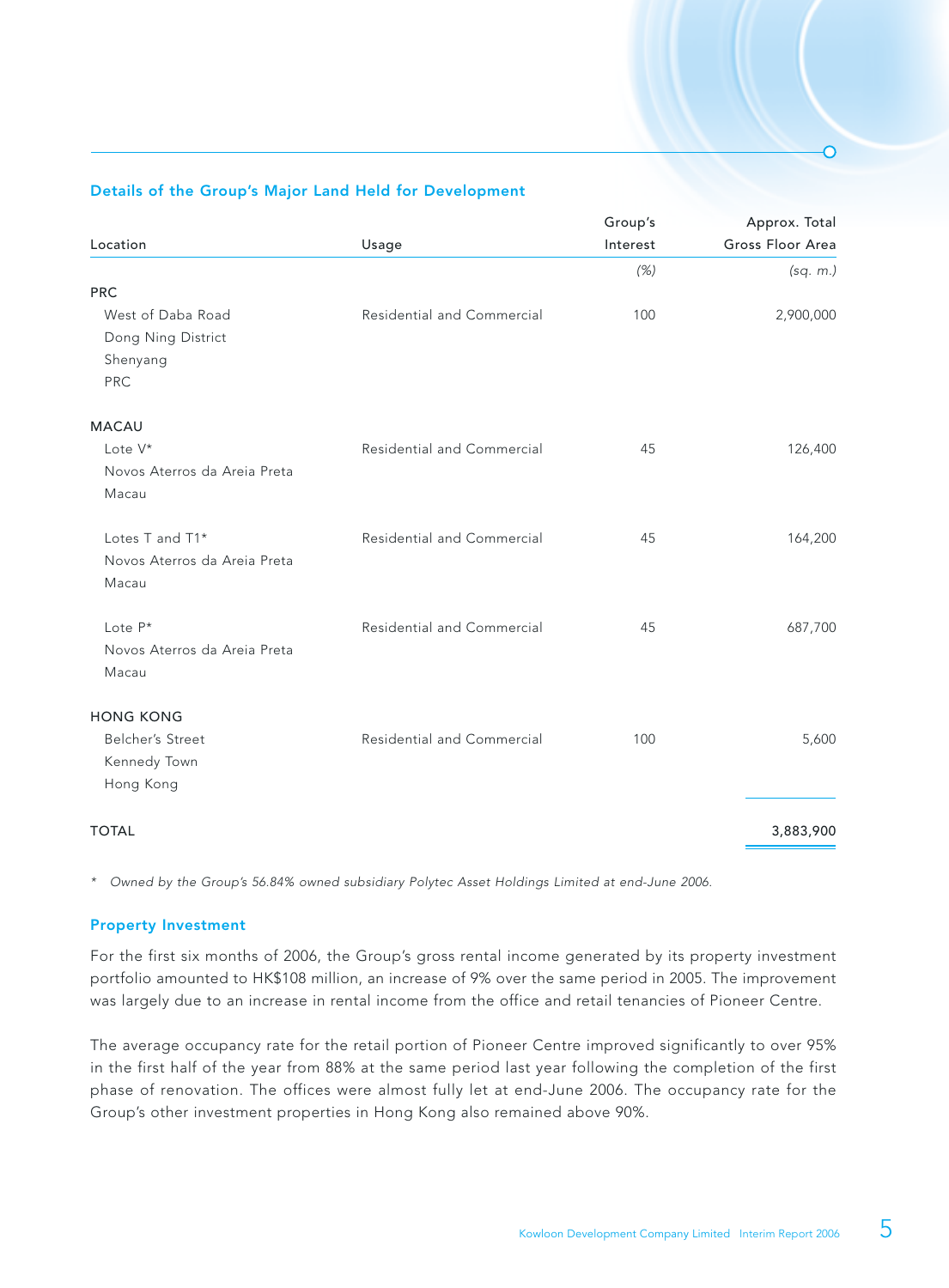#### Property Management

The total area of residential and commercial premises managed by the Group and its associated companies remained at 790,000 sq. m. at end-June 2006. The property management division of the Group continues to provide quality management services to our properties.

#### Financing and Investments

The performance of our investment division was affected by the new accounting treatment of our investment portfolio as at 30 June 2006. While the negative mark-to-market effect has currently been almost fully reversed with the subsequent improvement in the financial market over the past two months, for the period under review operating profits of this division recorded a decline from HK\$37 million posted at end-June 2005 to HK\$28 million at end-June 2006.

#### Other Business

In March 2006, the Group disposed of its 20% interest in Southern Success Corporation, an associated company engaged in footwear wholesale and retail business at a consideration of US\$11.6 million, realising a gain of HK\$47 million.

### **Outlook**

The Group remains optimistic about the Asia economic growth in the medium term. Hong Kong is well positioned with solid economic fundamentals and benefits from the continuous growth of the PRC economy. The macro-austerity measures implemented by the PRC central government should make the PRC property market more stable, thus providing a solid foundation for healthy and sustained growth in long term. As for the Macau property market, economic activities remain strong, which creates a need for a large work-force which in turn will generate further demand for residential accommodation.

In accordance with the Group's three-tier development strategy, and following a series of acquisitions in Macau and PRC in the first half of 2006, the Group is now well positioned in its three major markets, namely, Hong Kong, Macau and the PRC. Management is confident to secure additional value enhancing property projects in short term as we have done in the past in order to ensure strong earnings growth for the Group from the year 2008 onwards.

Finally, I would like to take this opportunity to express my gratitude to my fellow directors for their guidance; and to all our staff for their diligence, dedication and hard work.

Or Wai Sheun Chairman

Hong Kong, 6 September 2006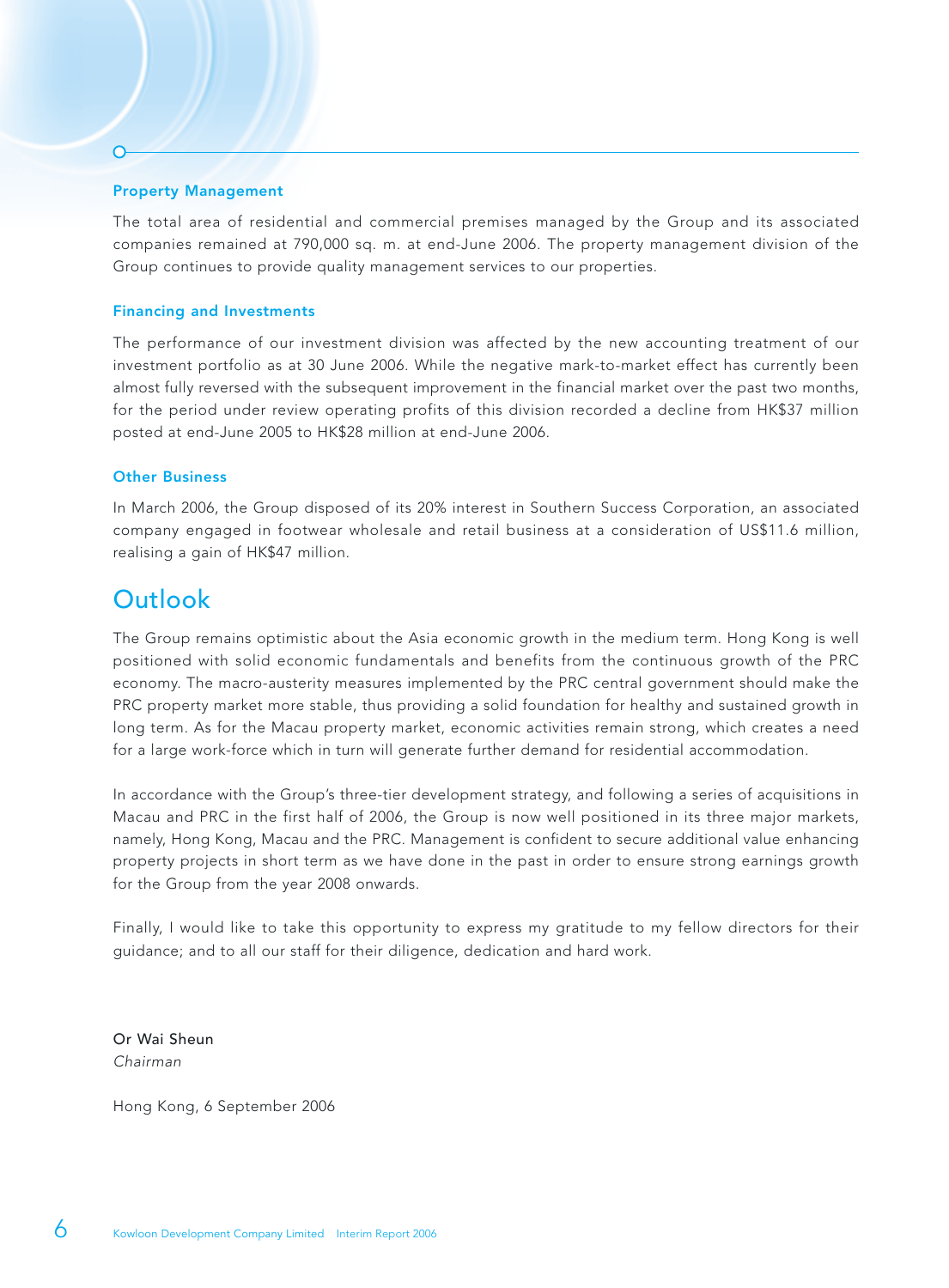# Financial Review

Ō

#### Financial Resources and Bank Borrowings

The total bank borrowings of the Group as at 30 June 2006 amounted to HK\$2,653 million, a slight increase of HK\$10 million as compared with 2005 year end. The gearing ratio, calculated on the basis of bank loans to equity attributable to shareholders of the Company was reduced from 52% as at 31 December 2005 to 40% as at 30 June 2006 following the equity fund raising in May.

As previously reported, Polytec Asset acquired interests in property developments in Macau from the ultimate holding company for HK\$8,448 million of which HK\$5,490 million was settled and HK\$2,958 million is financed by a deferred settlement arrangement. Funds were raised by the issue of 2,811,411,970 new shares in Polytec Asset at HK\$1.98 per share. The Company also raised HK\$1.4 billion by the issue of 113,353,000 new shares at HK\$12.4 per share of which HK\$970 million was used to subscribe for the new shares in Polytec Asset. Loan from ultimate holding company amounted to HK\$2,194 million had been obtained for the balance required for the subscription of Polytec Asset's new shares. Including the deferred payment of the balance consideration for the Acquisition, total outstanding due to ultimate holding company as at 30 June 2006 amounted to HK\$5,708 million. The amounts due to ultimate holding company are unsecured, interest bearing and have no fixed term of repayment. Interest is charged with reference to bank lending rates. Taking account of the financial support provided by the ultimate holding company, the gearing was 127%.

During the first half year of 2006, the Group paid HK\$120 million as deposit for the general offer for the remaining 29.7% shares in relation to the proposed acquisition of Shenzhen Properties. Approximately HK\$390 million was paid for the acquisition of development right of land in Shenyang, PRC. US\$11.6 million (approximately HK\$90 million) was obtained from the disposal of Southern Success Corporation, an associated company of the Group. The sale of Mount Davis 33 was well received and generated cash inflow of HK\$211 million.

All banking facilities are arranged on a floating rate basis with HK\$700 million bank loans being hedged by structured swaps. Management will continue to monitor and manage the Group's exposure to interest rate risks.

The Group's exposure to currency risk in relation to the investments in PRC will not have a material impact and the management will closely monitor the currency risk exposure in respect of renminbi and will consider hedging where appropriate. The Group's exposure to other currency risk is insignificant as most of the Group's operations are in Hong Kong or Macau and transactions are denominated in local currency.

With committed undrawn financing facilities in place, recurrent cash inflow from investment properties, property sales and the continuous support from the ultimate holding company, the Group has sufficient financial resources to satisfy its commitments, working capital requirements and for its future business growth.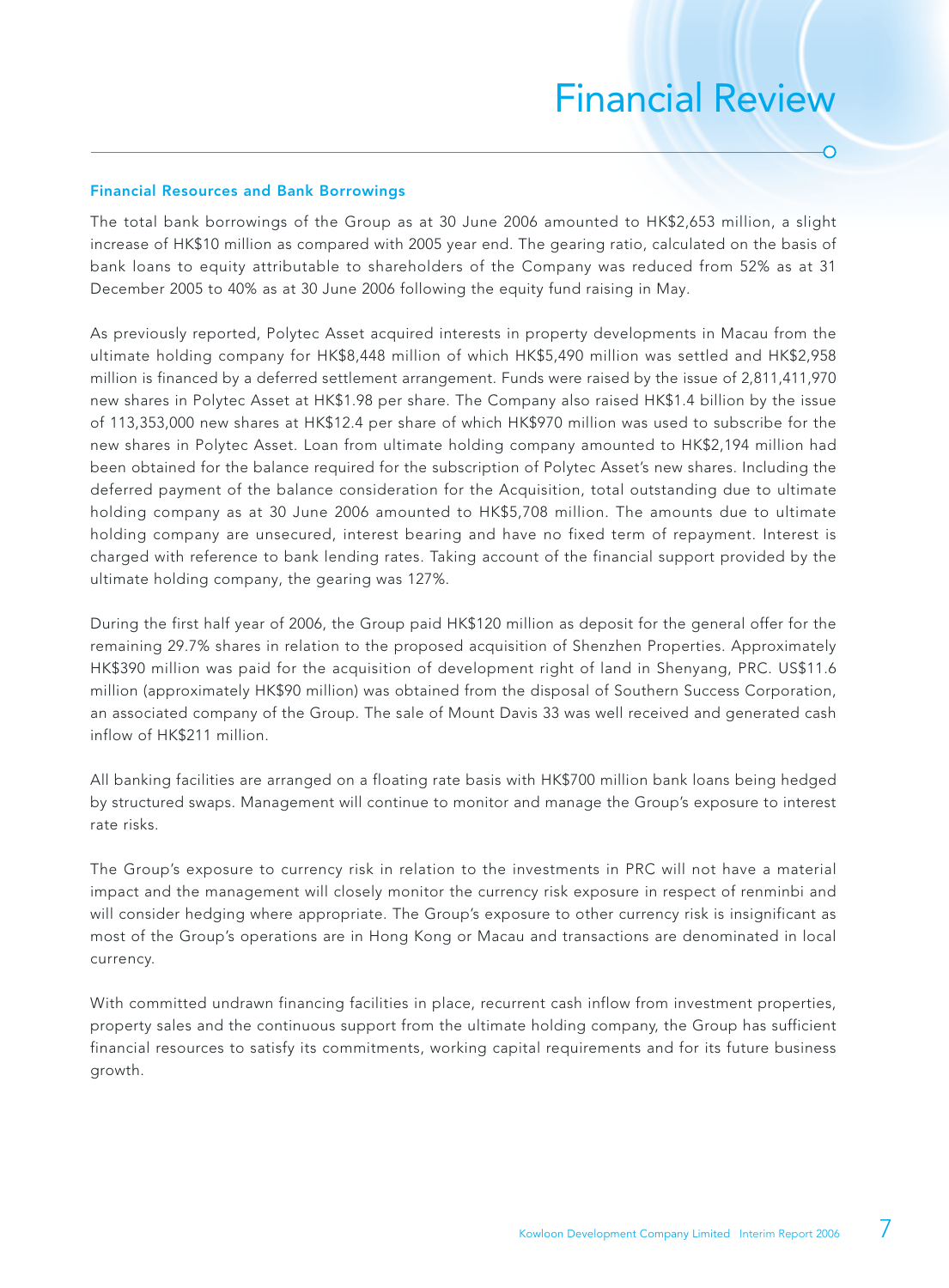#### Capital Commitments

 $\Omega$ 

As at 30 June 2006, the Group had contracted commitments of HK\$665 million in respect of the acquisition of Shenzhen Properties. Commitments for construction work of the investment properties amounted to HK\$97 million.

#### Contingent Liabilities and Pledge of Assets

As at 30 June 2006, properties and other assets amounting to HK\$4,732 million and time deposits of HK\$345 million were pledged to financial institutions to secure credit facilities. The Group had no contingent liabilities as at 30 June 2006.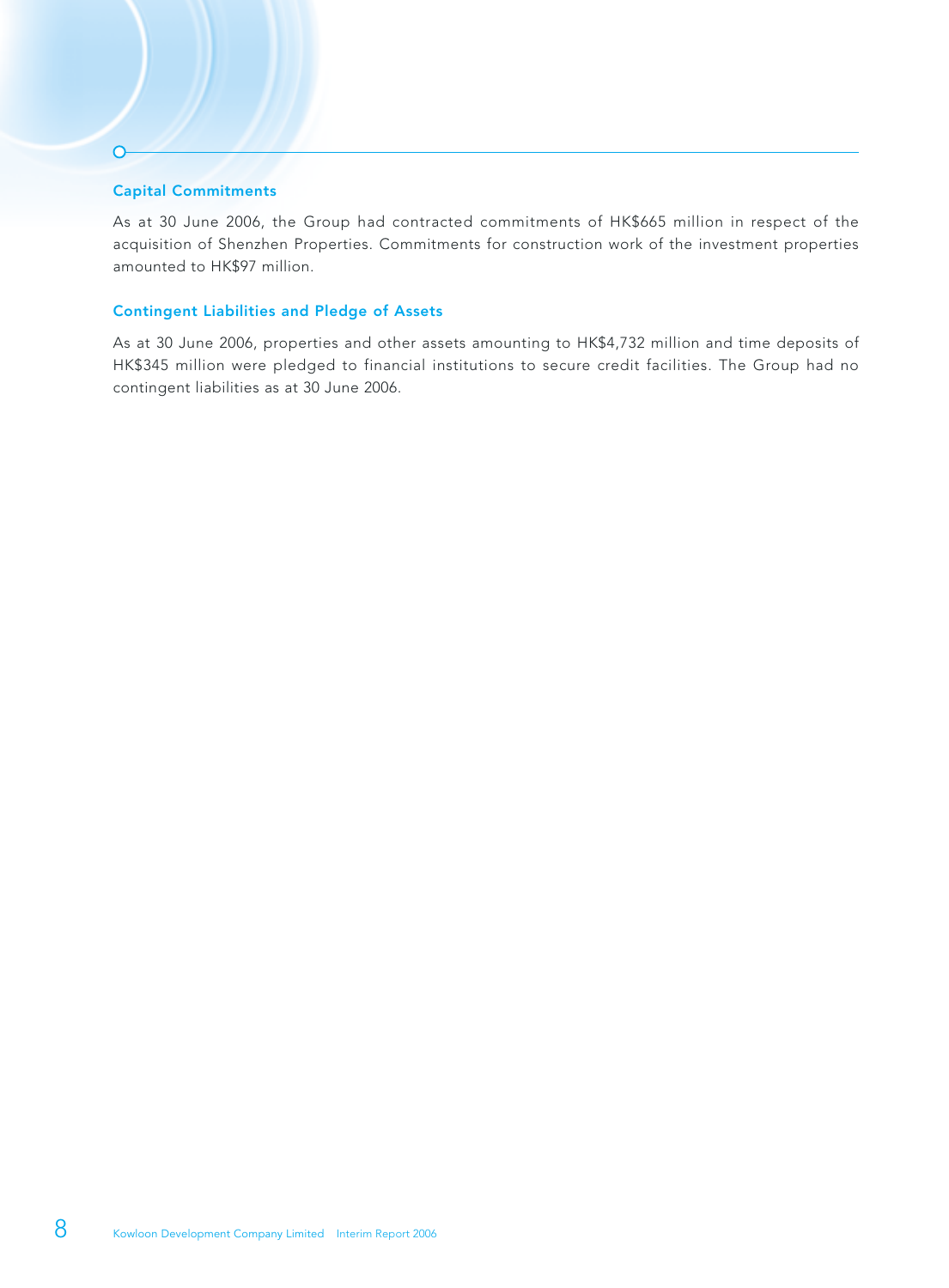# Consolidated Income Statement

(Expressed in Hong Kong dollars) O

| 2006<br>(unaudited)<br>\$'000<br>Note                                     | 2005<br>(unaudited)<br>\$'000<br>483,940 |
|---------------------------------------------------------------------------|------------------------------------------|
|                                                                           |                                          |
|                                                                           |                                          |
| $\overline{2}$<br>Turnover<br>1,312,418                                   |                                          |
| Other revenue<br>7,151                                                    | 1,284                                    |
| Depreciation and amortization<br>(4,738)                                  | (503)                                    |
| Staff costs<br>(28, 780)                                                  | (19, 439)                                |
| Cost of inventories<br>(905, 171)                                         | (232,066)                                |
| 72,210<br>Fair value changes on investment properties<br>$\boldsymbol{8}$ | 143,436                                  |
| Other operating expenses<br>(97, 136)                                     | (18, 111)                                |
| $\overline{2}$<br>355,954<br>Profit from operations                       | 358,541                                  |
| 3(a)<br>(34, 203)<br>Finance costs                                        | (2,480)                                  |
| Profit on disposal of an associated company<br>47,090                     |                                          |
| 588<br>Share of profits of associated companies<br>3(c)                   | 4,682                                    |
| Share of profits of jointly controlled entities<br>3,273<br>3(d)          |                                          |
| $\mathfrak{Z}$<br>Profit before taxation<br>372,702                       | 360,743                                  |
| $\overline{4}$<br>(43, 470)<br>Income tax                                 | (60, 195)                                |
| Profit for the period<br>329,232                                          | 300,548                                  |
| Attributable to:                                                          |                                          |
| 317,835<br>Shareholders of the Company<br>14(a)                           | 300,510                                  |
| 11,397<br>Minority interests<br>14(a)                                     | 38                                       |
|                                                                           |                                          |
| 14(a)<br>Profit for the period<br>329,232                                 | 300,548                                  |
| Earnings per share - Basic<br>\$0.53<br>$\boldsymbol{\delta}$             | \$0.53                                   |
| Dividend per share<br>\$0.13<br>5(a)                                      | \$0.10                                   |

The notes on pages 15 to 28 form part of the interim financial report.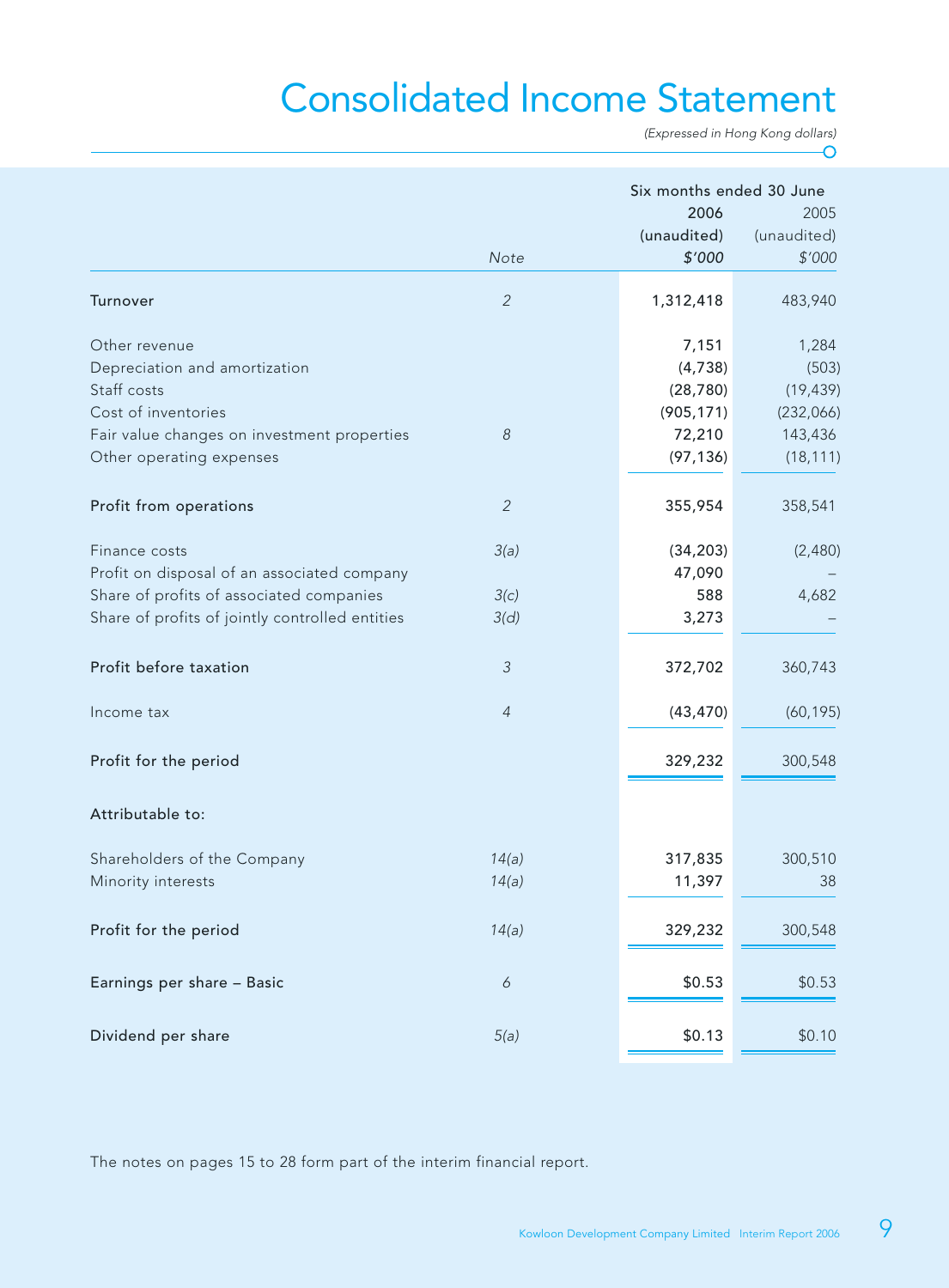# Consolidated Balance Sheet

(Expressed in Hong Kong dollars)  $\overline{O}$ 

|                                  |                  | At 30 June 2006 |             | At 31 December 2005 |             |
|----------------------------------|------------------|-----------------|-------------|---------------------|-------------|
|                                  |                  | (unaudited)     | (unaudited) | (audited)           | (audited)   |
|                                  | Note             | \$'000          | \$'000      | \$'000              | \$'000      |
|                                  |                  |                 |             |                     |             |
| Non-current assets               |                  |                 |             |                     |             |
| Fixed assets                     |                  |                 |             |                     |             |
| - Investment properties          |                  |                 | 4,220,630   |                     | 4, 147, 630 |
| - Leasehold land                 |                  |                 |             |                     |             |
| held for own use                 |                  |                 | 262,288     |                     | 265,553     |
| - Other property,                |                  |                 |             |                     |             |
| plant and equipment              |                  |                 | 38,310      |                     | 39,503      |
|                                  | $\boldsymbol{8}$ |                 | 4,521,228   |                     | 4,452,686   |
| Goodwill                         |                  |                 | 16,994      |                     | 16,994      |
| Interests in                     |                  |                 |             |                     |             |
| property development             | 9                |                 | 8,448,000   |                     |             |
| Interest in jointly              |                  |                 |             |                     |             |
| controlled entities              |                  |                 | 397,780     |                     | 394,507     |
| Interest in                      |                  |                 |             |                     |             |
| associated companies             |                  |                 | 12,091      |                     | 56,568      |
| Investments in securities        |                  |                 | 55,838      |                     | 65,220      |
| Loans and advances               |                  |                 | 46,025      |                     | 55,320      |
| Deferred tax assets              |                  |                 | 5,714       |                     | 9,303       |
|                                  |                  |                 |             |                     |             |
|                                  |                  |                 | 13,503,670  |                     | 5,050,598   |
| Current assets                   |                  |                 |             |                     |             |
| Interest in                      |                  |                 |             |                     |             |
| property development             | 9                | 590,280         |             | 575,298             |             |
| Inventories                      | 10               | 3,922,869       |             | 3,194,826           |             |
| Trade and other receivables      | 11               | 924,919         |             | 320,440             |             |
| Loans and advances               |                  | 56,124          |             | 63,523              |             |
| Amounts due from                 |                  |                 |             |                     |             |
| jointly controlled entities      |                  | 252,864         |             | 247,192             |             |
| Amount due from                  |                  |                 |             |                     |             |
| an associated company            |                  | 191             |             | 207                 |             |
| Derivative financial instruments |                  | 14,118          |             | 25,811              |             |
| Investments in securities        |                  | 201,093         |             | 242,445             |             |
| Time deposit (pledged)           |                  | 345,425         |             | 38,205              |             |
| Cash and cash equivalents        |                  | 322,635         |             | 104,706             |             |
|                                  |                  |                 |             |                     |             |
|                                  |                  | 6,630,518       |             | 4,812,653           |             |
|                                  |                  |                 |             |                     |             |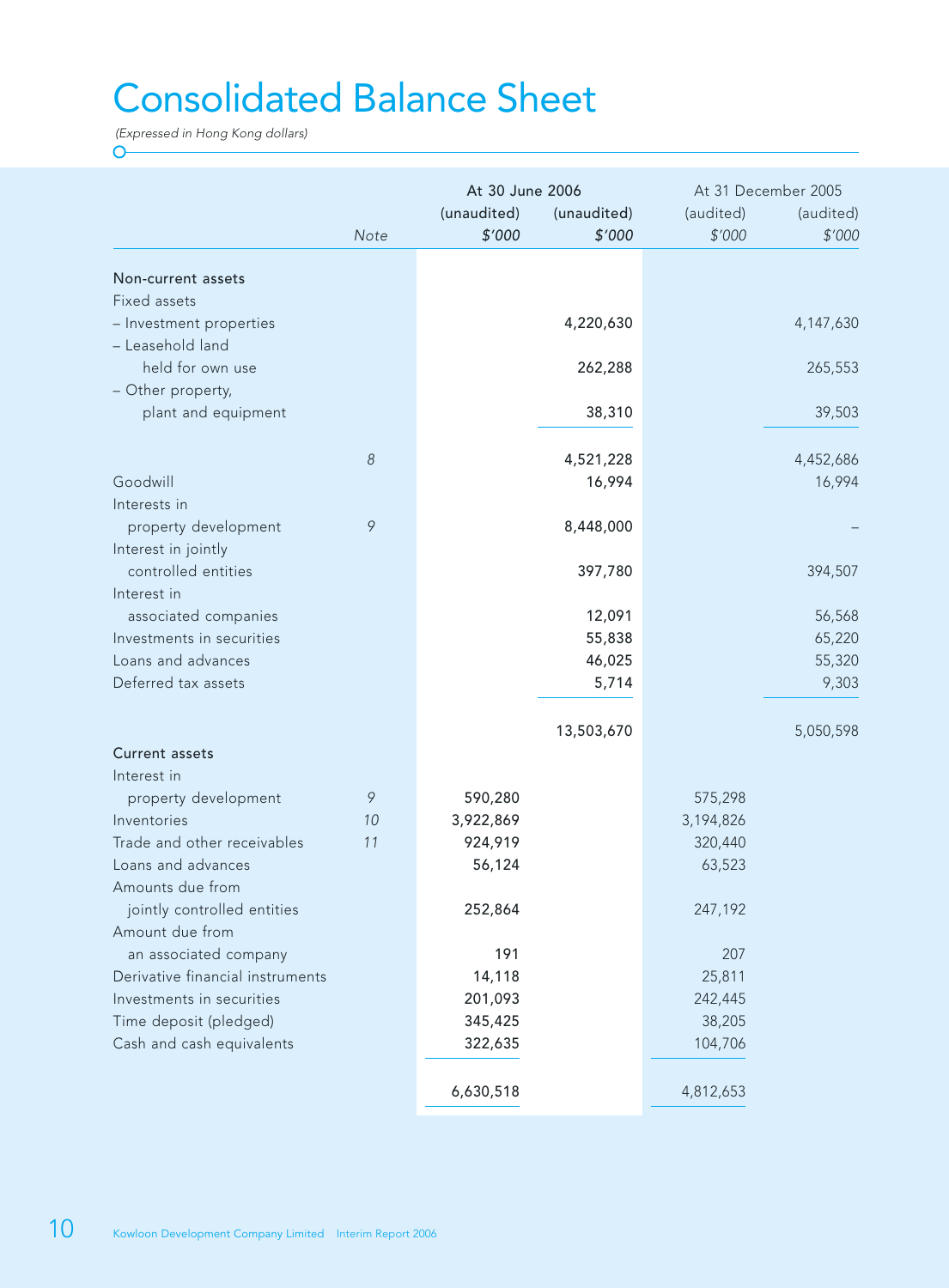|                                               |       | At 30 June 2006 |             |           | At 31 December 2005 |
|-----------------------------------------------|-------|-----------------|-------------|-----------|---------------------|
|                                               |       | (unaudited)     | (unaudited) | (audited) | (audited)           |
|                                               | Note  | \$'000          | \$'000      | \$'000    | \$'000              |
| <b>Current liabilities</b>                    |       |                 |             |           |                     |
| Trade and other payables                      | 12    | 1,087,867       |             | 338,804   |                     |
| Amount due to ultimate                        |       |                 |             |           |                     |
| holding company                               |       | 5,435           |             |           |                     |
| Amount due to<br>a major shareholder          |       |                 |             | 140,791   |                     |
| Amounts due to                                |       |                 |             |           |                     |
| minority shareholders                         |       | 33,484          |             | 31,924    |                     |
| Derivative financial instruments              |       | 61,073          |             | 7,741     |                     |
| <b>Bank loans</b>                             |       | 887,439         |             | 978,413   |                     |
| Current taxation                              |       | 66,348          |             | 44,814    |                     |
|                                               |       | 2,141,646       |             | 1,542,487 |                     |
| Net current assets                            |       |                 | 4,488,872   |           | 3,270,166           |
| Total assets less current liabilities         |       |                 | 17,992,542  |           | 8,320,764           |
|                                               |       |                 |             |           |                     |
| Non-current liabilities<br>Loan from ultimate |       |                 |             |           |                     |
| holding company                               | 13    | 2,742,040       |             | 2,635     |                     |
| Amount payable to                             |       |                 |             |           |                     |
| ultimate holding company                      | 7     | 2,965,677       |             |           |                     |
| <b>Bank loans</b>                             |       | 1,765,200       |             | 1,663,600 |                     |
| Deferred tax liabilities                      |       | 674,494         |             | 667,940   |                     |
|                                               |       |                 | 8,147,411   |           | 2,334,175           |
| Net assets                                    |       |                 | 9,845,131   |           | 5,986,589           |
|                                               |       |                 |             |           |                     |
| Capital and reserves                          |       |                 |             |           |                     |
| Share capital                                 | 14(b) |                 | 68,012      |           | 56,677              |
| Reserves                                      |       |                 | 6,540,752   |           | 5,040,735           |
| Total equity attributable to                  |       |                 |             |           |                     |
| shareholders of the Company                   | 14(a) |                 | 6,608,764   |           | 5,097,412           |
| Minority interests                            | 14(a) |                 | 3,236,367   |           | 889,177             |
|                                               |       |                 |             |           |                     |
| Total equity                                  | 14(a) |                 | 9,845,131   |           | 5,986,589           |

Approved and authorized for issue by the board of directors on 6 September 2006.

The notes on pages 15 to 28 form part of the interim financial report.

Ō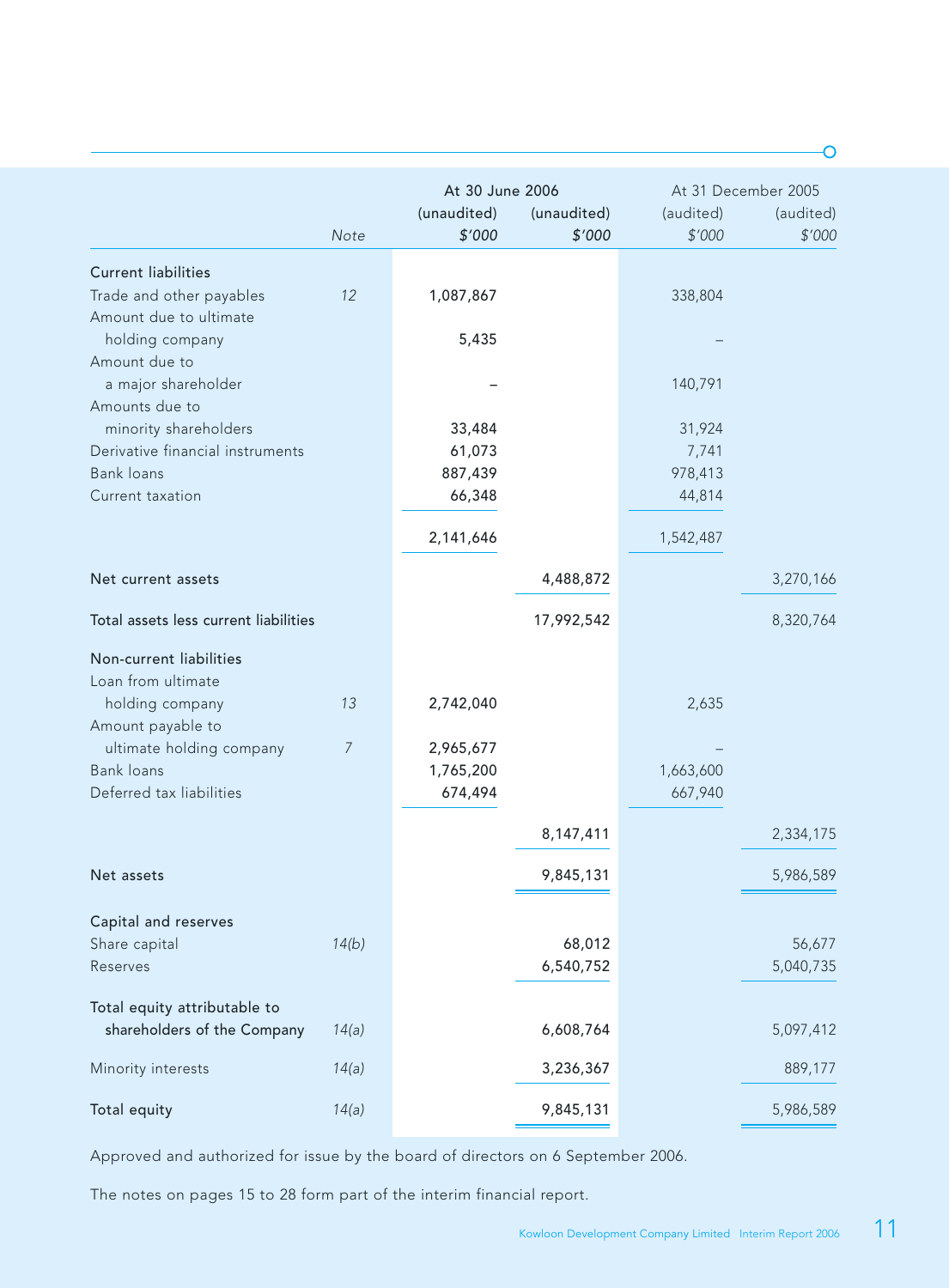# Consolidated Statement of Changes in Equity

(Expressed in Hong Kong dollars)  $\overline{O}$ 

|                                                                                          |       | Six months ended<br>30 June 2006 |                       | Six months ended<br>30 June 2005 |                       |
|------------------------------------------------------------------------------------------|-------|----------------------------------|-----------------------|----------------------------------|-----------------------|
|                                                                                          | Note  | (unaudited)<br>\$'000            | (unaudited)<br>\$'000 | (unaudited)<br>\$'000            | (unaudited)<br>\$'000 |
| Total equity at 1 January                                                                |       |                                  | 5,986,589             |                                  | 4,070,119             |
| Net income for the period<br>recognized directly in equity                               |       |                                  |                       |                                  |                       |
| Changes in fair value of equity<br>securities available-for-sale                         | 14(a) | 1,218                            |                       | (5, 726)                         |                       |
| Changes in fair value of interests<br>in property development                            | 14(a) | 14,982                           |                       | 175,641                          |                       |
| Transfer to income statement<br>upon disposal of equity<br>securities available-for-sale | 14(a) | (1,871)                          |                       |                                  |                       |
| Net income for the period<br>recognized directly in equity                               |       | 14,329                           |                       | 169,915                          |                       |
| Net profit for the period                                                                | 14(a) | 329,232                          |                       | 300,548                          |                       |
| Total net income recognized<br>for the period                                            |       |                                  | 343,561               |                                  | 470,463               |
| Attributable to:                                                                         |       |                                  |                       |                                  |                       |
| Shareholders of the Company<br>Minority interests                                        |       | 332,164<br>11,397                |                       | 470,425<br>38                    |                       |
|                                                                                          |       | 343,561                          |                       | 470,463                          |                       |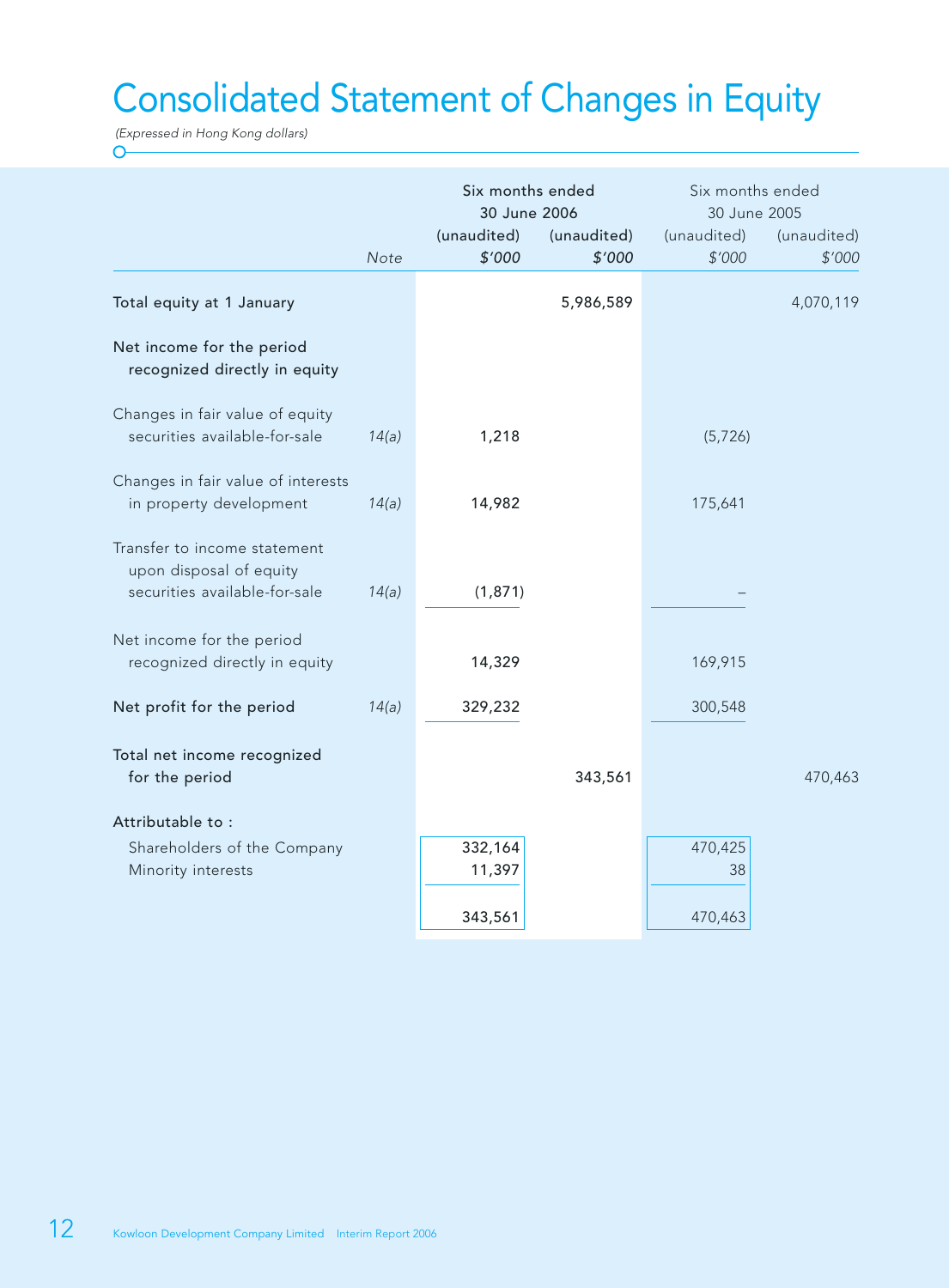|                                                |       | Six months ended<br>30 June 2006 |                       | Six months ended<br>30 June 2005 |                       |
|------------------------------------------------|-------|----------------------------------|-----------------------|----------------------------------|-----------------------|
|                                                | Note  | (unaudited)<br>\$'000            | (unaudited)<br>\$'000 | (unaudited)<br>\$'000            | (unaudited)<br>\$'000 |
|                                                |       |                                  |                       |                                  |                       |
| Final dividend declared and paid               | 5(b)  |                                  | (198, 369)            |                                  | (141, 692)            |
| Dividend paid to                               |       |                                  |                       |                                  |                       |
| minority interests                             | 14(a) |                                  | (23, 833)             |                                  |                       |
| Loan from a minority shareholder               | 14(a) |                                  | 1,114                 |                                  |                       |
| Share issue of a subsidiary<br>attributable to |       |                                  |                       |                                  |                       |
| minority interests                             | 14(a) |                                  | 2,358,512             |                                  |                       |
| Issue of shares                                | 14(a) |                                  | 11,335                |                                  |                       |
| Net share premium received                     | 14(a) |                                  | 1,366,222             |                                  |                       |
| Total equity at 30 June                        |       |                                  | 9,845,131             |                                  | 4,398,890             |

The notes on pages 15 to 28 form part of the interim financial report.

 $\overline{O}$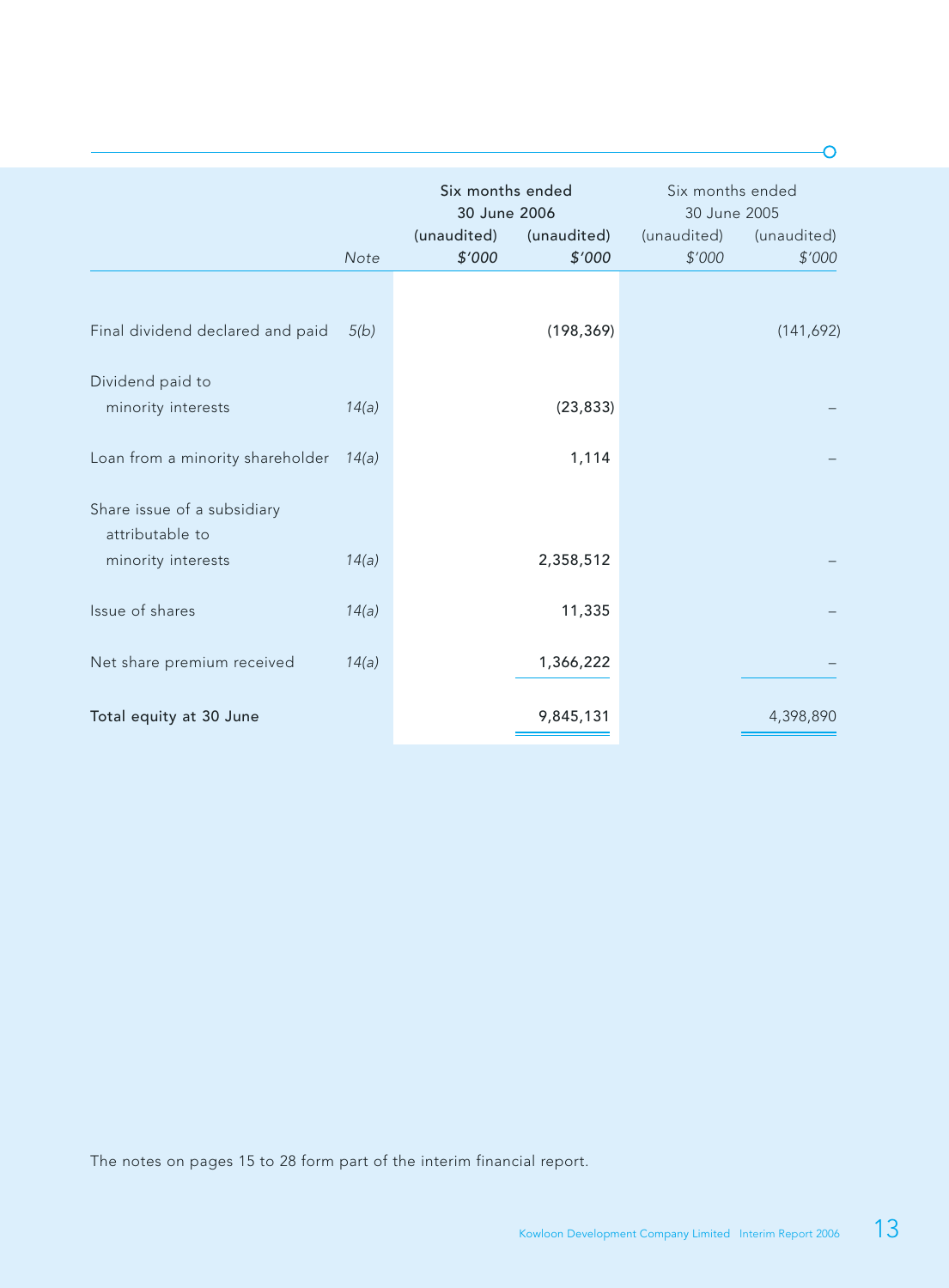# Condensed Consolidated Cash Flow Statement

(Expressed in Hong Kong dollars)  $\overline{O}$ 

|                                                      | Six months ended 30 June<br>2006<br>(unaudited)<br>\$'000 | 2005<br>(unaudited)<br>\$'000 |
|------------------------------------------------------|-----------------------------------------------------------|-------------------------------|
| Net cash used in operating activities                | (500, 295)                                                | (203, 309)                    |
| Net cash used in investing activities                | (3, 212, 431)                                             | (23, 852)                     |
| Net cash from financing activities                   | 3,930,655                                                 | 209,736                       |
| Net increase/(decrease) in cash and cash equivalents | 217,929                                                   | (17, 425)                     |
| Cash and cash equivalents at 1 January               | 104,706                                                   | 44,497                        |
| Cash and cash equivalents at 30 June                 | 322,635                                                   | 27,072                        |

The notes on pages 15 to 28 form part of the interim financial report.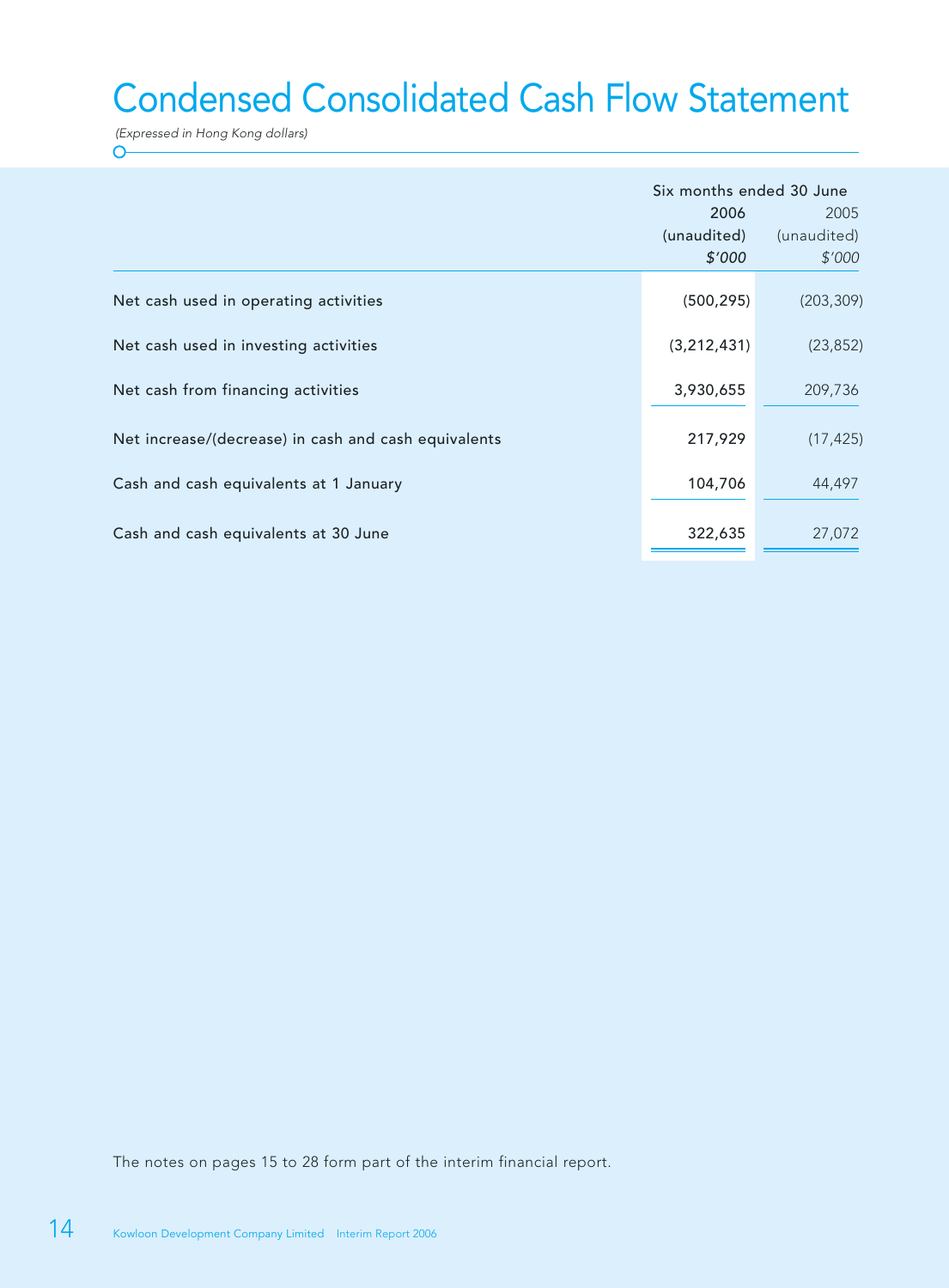# Notes on the Unaudited Interim Financial Report

(Expressed in Hong Kong dollars)

# 1 Basis of preparation

The interim financial report is unaudited, but has been reviewed by KPMG in accordance with Statement of Auditing Standards 700, "Engagements to review interim financial reports", issued by the Hong Kong Institute of Certified Public Accountants ("HKICPA"). KPMG's independent review report to the Board of Directors is included on page 29. In addition, this interim financial report has been reviewed by the Company's Audit Committee.

The interim financial report has been prepared on a basis consistent with the accounting policies adopted in the 2005 annual financial statements except for the adoption of certain new standards, amendments and interpretations issued by the HKICPA, which are effective for accounting periods beginning on or after 1 January 2006. The adoption of the new standards, amendments and interpretations had no material effect on the Group's results of operation and financial position.

The interim financial report has been prepared in accordance with the applicable disclosure provisions of the Rules Governing the Listing of Securities on The Stock Exchange of Hong Kong Limited, including compliance with Hong Kong Accounting Standard 34, "Interim financial reporting", issued by the HKICPA.

This interim financial report contains condensed consolidated financial statements and selected explanatory notes. The notes include an explanation of events and transactions that are significant to an understanding of the changes in financial position and performance of the Group since the 2005 annual financial statements.

The financial information relating to the financial year ended 31 December 2005 included in the condensed interim financial statements does not constitute the Company's statutory financial statements for that financial year but is derived from those financial statements. The auditors have expressed an unqualified opinion on those financial statements in their report dated 30 March 2006.

## 2 Segment information

Segment information is presented in respect of the Group's business and geographical segments. Business segment information is chosen as the primary reporting format because this is more relevant to the Group's internal financial reporting.

Turnover comprises income from property and securities investments, net proceeds from sale of properties, ice making and cold storage and interest income.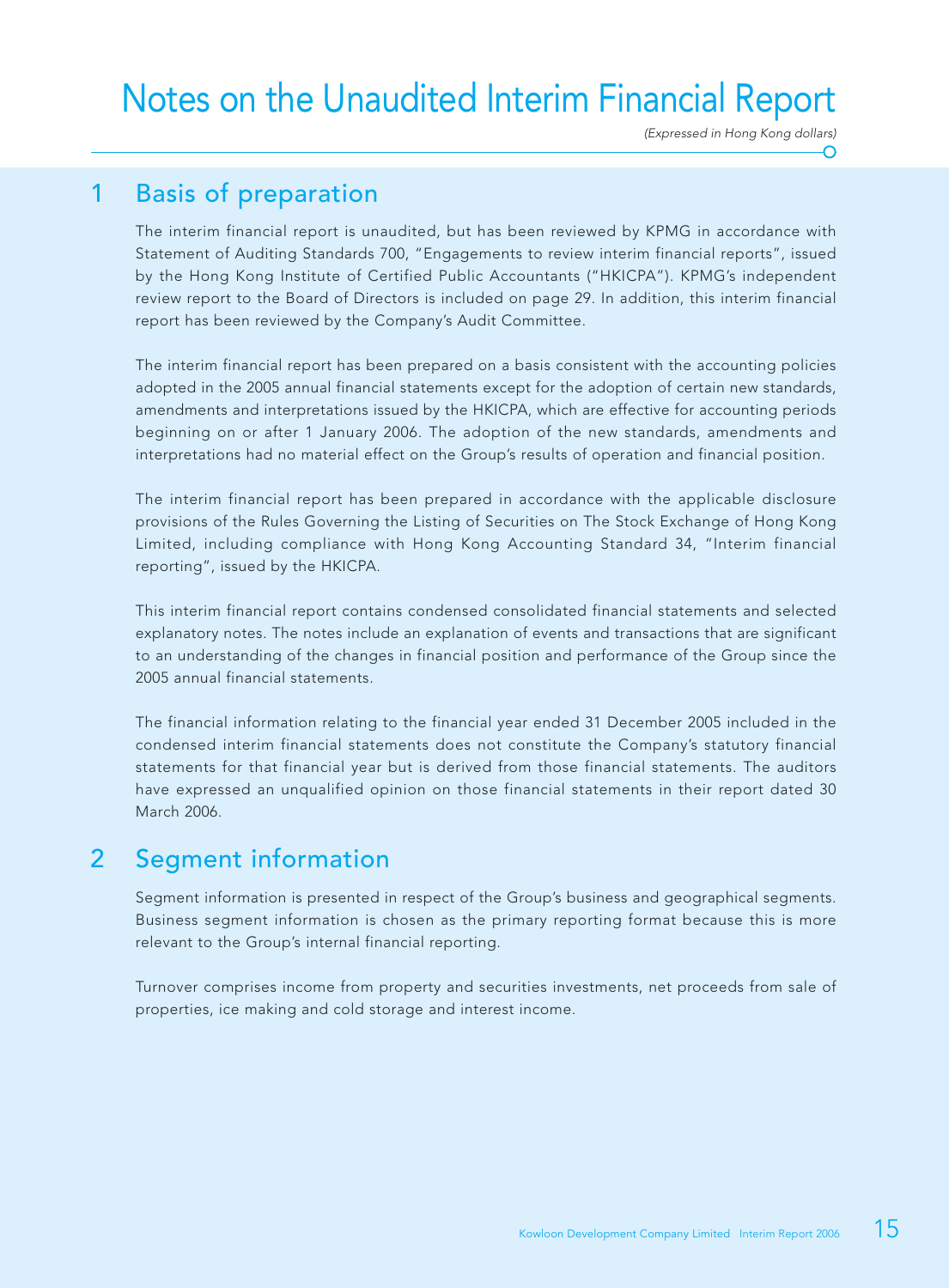# 2 Segment information (Continued)

#### (a) Business segments

 $\circ$ 

|                                                                                                                     |                                |                                   | Six months ended 30 June 2006    |                                           |                  |
|---------------------------------------------------------------------------------------------------------------------|--------------------------------|-----------------------------------|----------------------------------|-------------------------------------------|------------------|
|                                                                                                                     | Consolidated<br>\$'000         | Property<br>development<br>\$'000 | Property<br>investment<br>\$'000 | Financing<br>and<br>investments<br>\$'000 | Others<br>\$'000 |
| Turnover                                                                                                            | 1,312,418                      | 597,841                           | 107,931                          | 579,270                                   | 27,376           |
| Contribution from<br>operations<br>Fair value changes<br>on investment                                              | 304,371                        | 172,324                           | 97,088                           | 27,558                                    | 7,401            |
| properties<br>Unallocated group                                                                                     | 72,210                         |                                   | 72,210                           |                                           |                  |
| expenses                                                                                                            | (20, 627)                      |                                   |                                  |                                           |                  |
| Profit from<br>operations<br>Finance costs<br>Profit on disposal<br>of an associated<br>company<br>Share of profits | 355,954<br>(34, 203)<br>47,090 |                                   |                                  |                                           |                  |
| of associated<br>companies<br>Share of profits of<br>jointly controlled<br>entities                                 | 588<br>3,273                   |                                   | 3,273                            |                                           | 588              |
| Profit before<br>taxation<br>Income tax                                                                             | 372,702<br>(43, 470)           |                                   |                                  |                                           |                  |
| Profit for the period                                                                                               | 329,232                        |                                   |                                  |                                           |                  |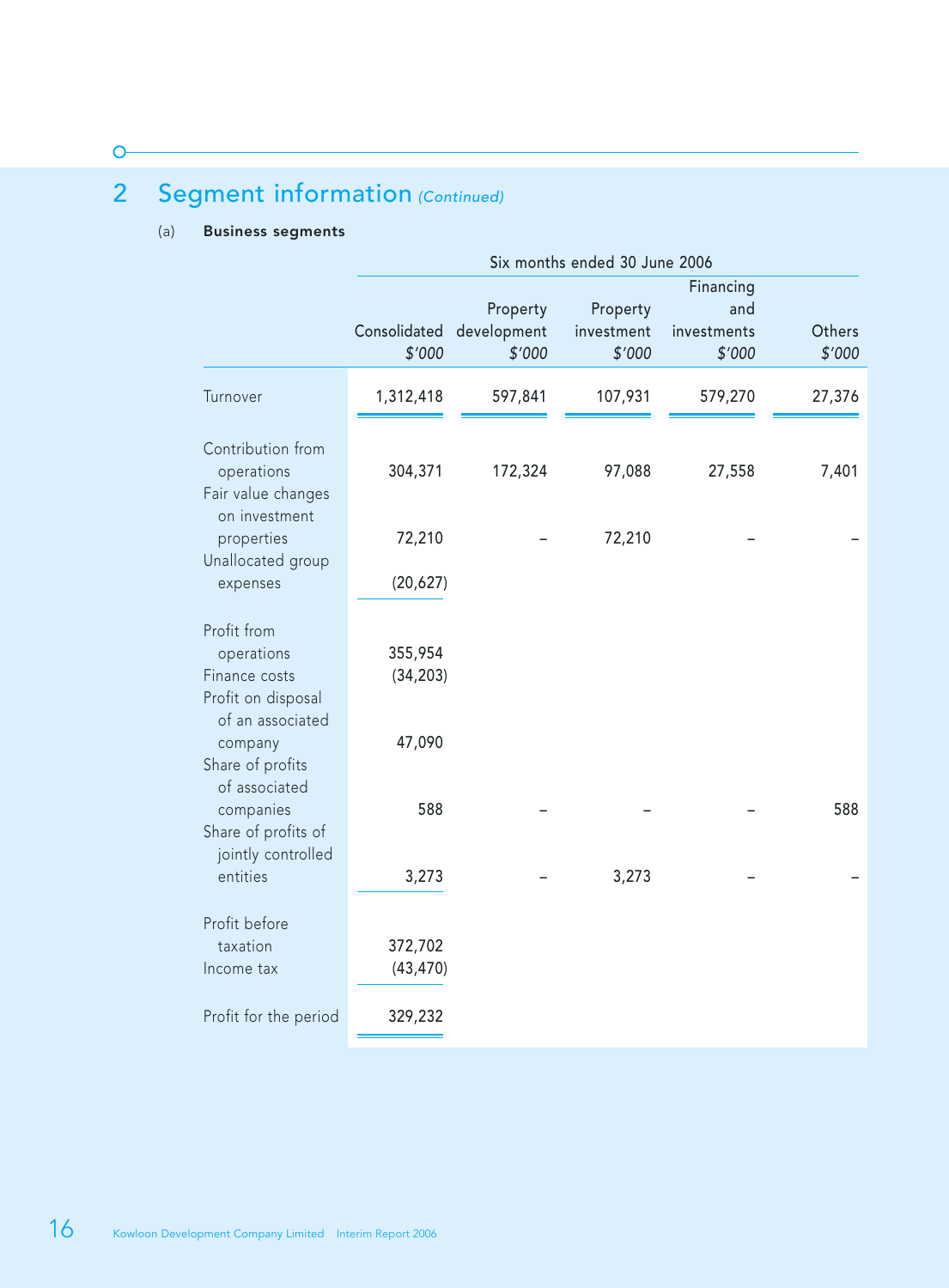# 2 Segment information (Continued)

#### (a) Business segments (Continued)

|                                     |           |                          | Six months ended 30 June 2005 |             |        |
|-------------------------------------|-----------|--------------------------|-------------------------------|-------------|--------|
|                                     |           |                          |                               | Financing   |        |
|                                     |           | Property                 | Property                      | and         |        |
|                                     |           | Consolidated development | investment                    | investments | Others |
|                                     | \$'000    | \$'000                   | \$'000                        | \$'000      | \$'000 |
| Turnover                            | 483,940   | 217,308                  | 99,142                        | 157,612     | 9,878  |
| Contribution from                   |           |                          |                               |             |        |
| operations                          | 228,428   | 104,741                  | 86,628                        | 37,411      | (352)  |
| Fair value changes<br>on investment |           |                          |                               |             |        |
| properties                          | 143,436   |                          | 143,436                       |             |        |
| Unallocated                         |           |                          |                               |             |        |
| group expenses                      | (13, 323) |                          |                               |             |        |
| Profit from                         |           |                          |                               |             |        |
| operations                          | 358,541   |                          |                               |             |        |
| Finance costs                       | (2,480)   |                          |                               |             |        |
| Share of profits<br>of associated   |           |                          |                               |             |        |
| companies                           | 4,682     |                          |                               |             | 4,682  |
| Profit before                       |           |                          |                               |             |        |
| taxation                            | 360,743   |                          |                               |             |        |
| Income tax                          | (60, 195) |                          |                               |             |        |
| Profit for the period               | 300,548   |                          |                               |             |        |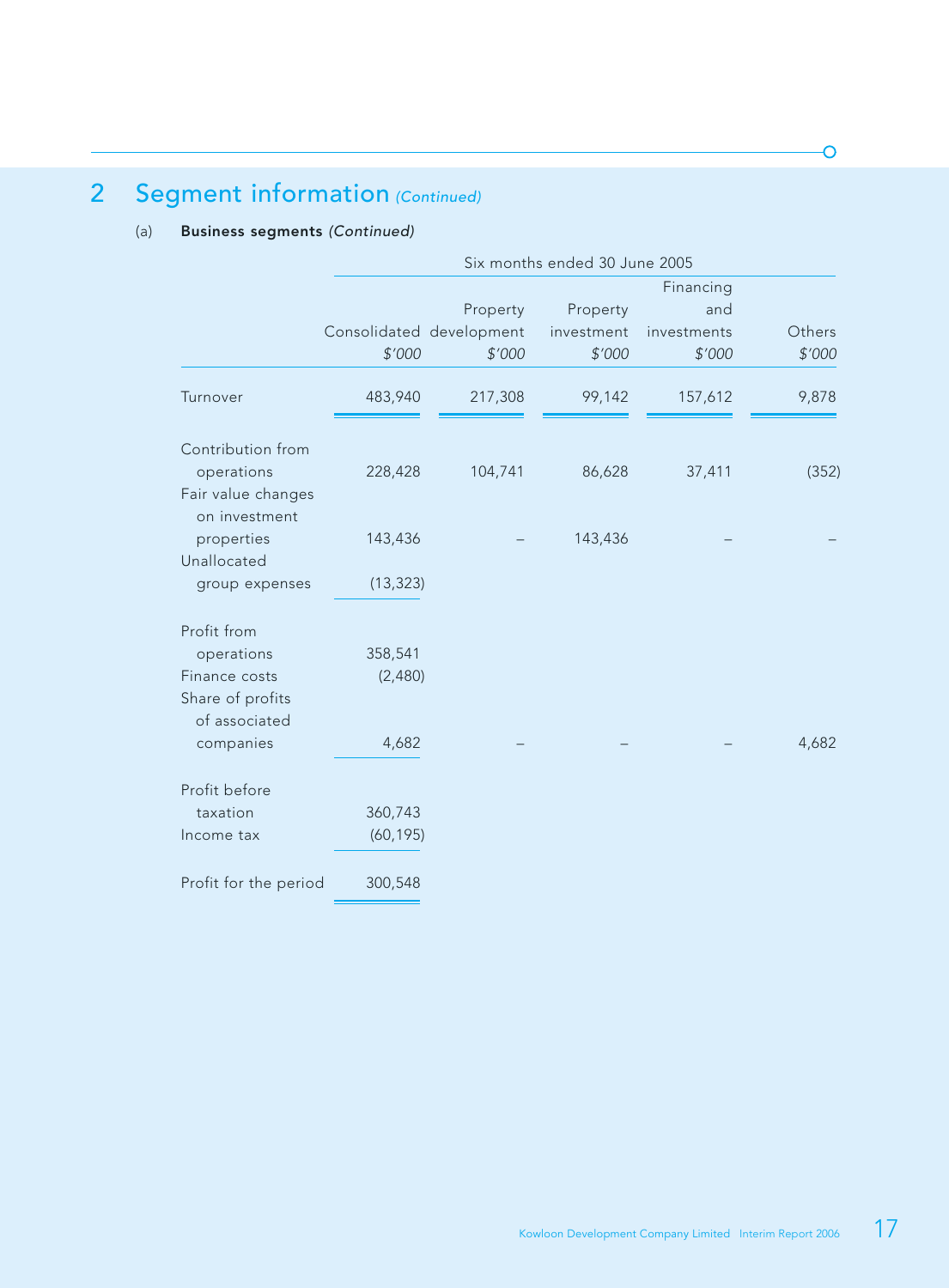#### $\overline{C}$

# 2 Segment information (Continued)

#### (b) Geographical segments

|                                                                             | Group turnover<br>Six months ended 30 June        |                           | Group profit from operations<br>Six months ended 30 June |                           |  |
|-----------------------------------------------------------------------------|---------------------------------------------------|---------------------------|----------------------------------------------------------|---------------------------|--|
|                                                                             | 2006                                              | 2005                      | 2006                                                     | 2005                      |  |
|                                                                             | \$'000                                            | \$'000                    | \$'000                                                   | \$'000                    |  |
| Hong Kong<br>People's Republic of China<br>Macau<br>North America<br>Others | 1,154,139<br>132,000<br>12,409<br>11,252<br>2,618 | 476,626<br>4,452<br>2,862 | 310,058<br>29,835<br>822<br>12,682<br>2,557              | 352,563<br>4,362<br>1,616 |  |
|                                                                             | 1,312,418                                         | 483,940                   | 355,954                                                  | 358,541                   |  |

# 3 Profit before taxation

Profit before taxation is arrived at after charging/(crediting):

#### (a) Finance costs

|                                                | Six months ended 30 June |          |
|------------------------------------------------|--------------------------|----------|
|                                                | 2006                     | 2005     |
|                                                | \$'000                   | \$'000   |
|                                                |                          |          |
| Interest on bank loans and overdrafts          | 61,886                   | 19,778   |
| Interest on loan from ultimate holding company | 12,717                   | 61       |
| Less: Amount capitalized                       | (39, 529)                | (16,659) |
|                                                |                          |          |
|                                                | 35,074                   | 3,180    |
| Less: Interest expense included                |                          |          |
| as other operating expenses                    | (871)                    | (700)    |
|                                                |                          |          |
|                                                | 34,203                   | 2,480    |
|                                                |                          |          |

Borrowing costs were capitalized at the prevailing market interest rates.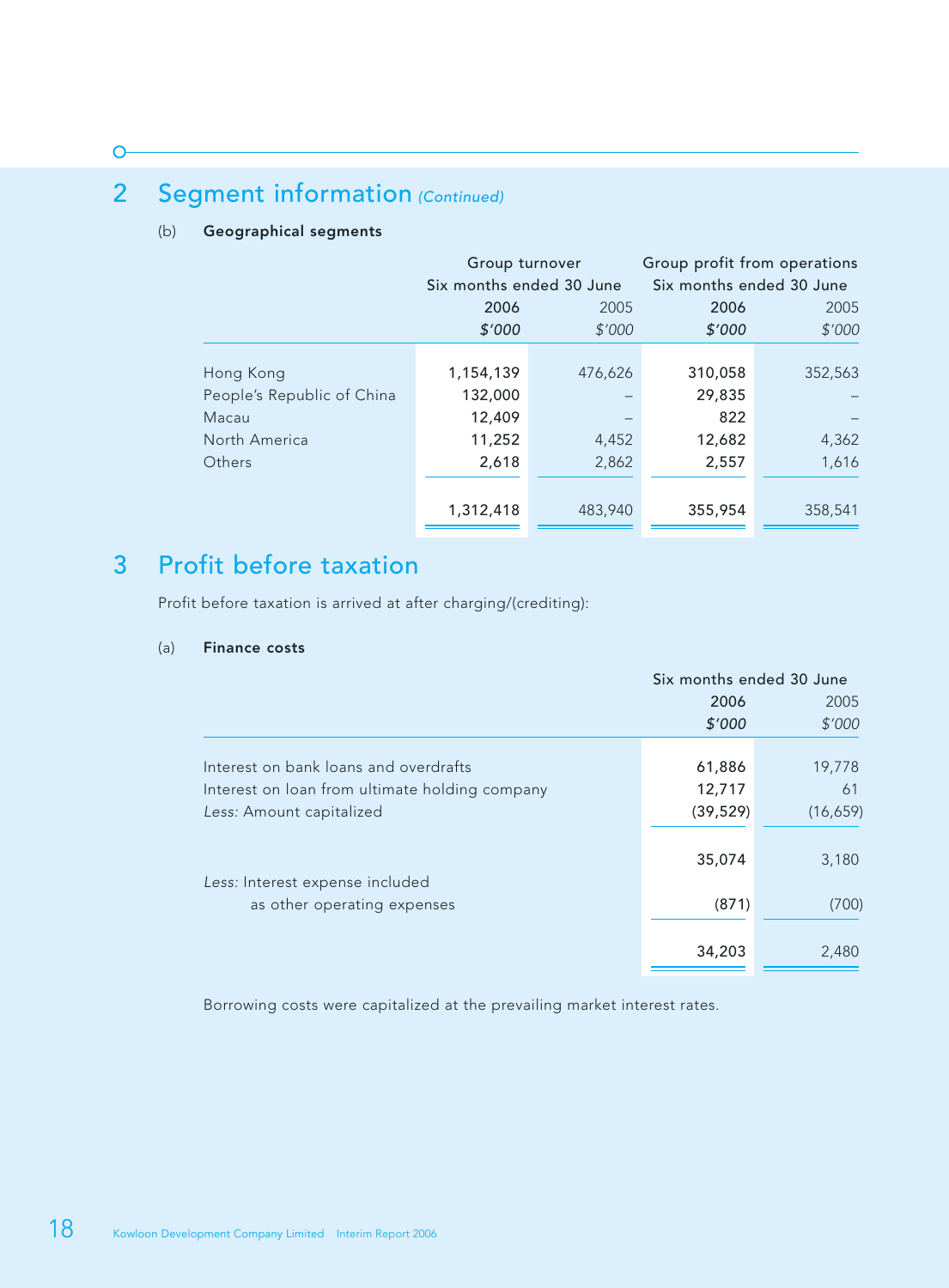# 3 Profit before taxation (Continued)

#### (b) Other items

|                                                          | Six months ended 30 June |           |
|----------------------------------------------------------|--------------------------|-----------|
|                                                          | 2006                     | 2005      |
|                                                          | \$'000                   | \$'000    |
|                                                          |                          |           |
| Rentals receivable under operating leases less outgoings | (95,573)                 | (85, 768) |
| Rental income                                            | (107, 931)               | (99, 142) |
| Less: Outgoings                                          | 12,358                   | 13,374    |
|                                                          |                          |           |
| Income from listed investments                           | (2, 221)                 | (3, 383)  |
| Income from unlisted investments                         | (25, 267)                | (10, 182) |
|                                                          |                          |           |

- (c) The Group's share of profits of the associated companies for the period, after minority interests and taxation, attributable to shareholders of the Company was \$587,620 (six months ended 30 June 2005: \$4,682,342).
- (d) The Group's share of profits of the jointly controlled entities for the period, after minority interests and taxation, attributable to shareholders of the Company was \$1,860,540 (six months ended 30 June 2005: \$Nil).

## 4 Income tax in the consolidated income statement

Taxation in the consolidated income statement represents:

|                                                  | Six months ended 30 June |        |
|--------------------------------------------------|--------------------------|--------|
|                                                  | 2006                     | 2005   |
|                                                  | \$'000                   | \$'000 |
| Current tax                                      |                          |        |
| Provision for profits tax                        |                          |        |
| - Hong Kong                                      | 35,156                   | 34,250 |
| – Overseas                                       | 1,505                    |        |
| (Over)/Under provision in respect of prior years | (3, 333)                 | 810    |
|                                                  |                          |        |
|                                                  | 33,328                   | 35,060 |
| Deferred tax                                     | 10,142                   | 25,135 |
|                                                  |                          |        |
|                                                  | 43,470                   | 60,195 |
|                                                  |                          |        |

Hong Kong profits tax is calculated at 17.5% (six months ended 30 June 2005: 17.5%) on the estimated assessable profits of the period. Overseas tax is calculated at the applicable tax rates ruling in the respective jurisdictions.

∩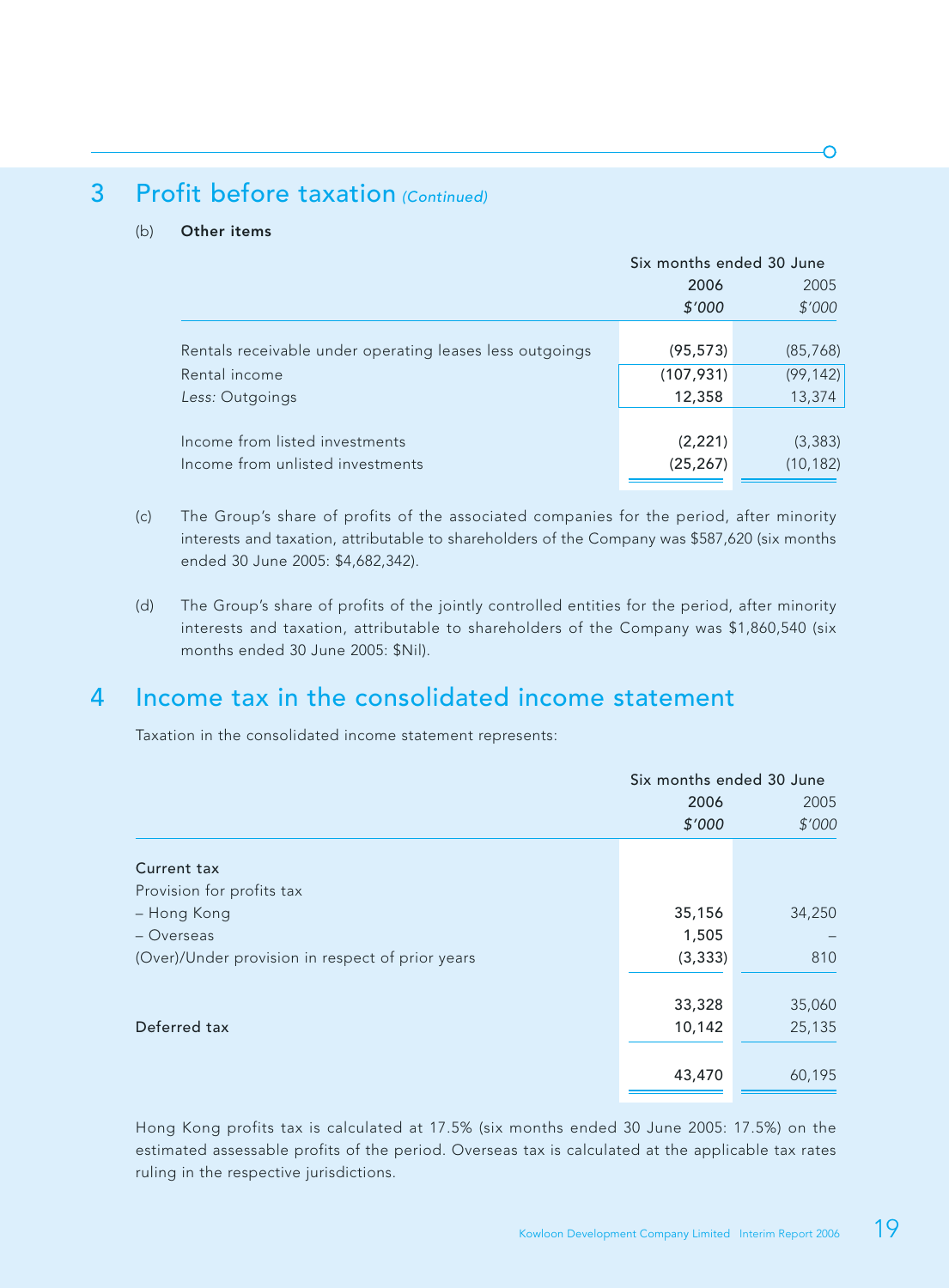## 5 Dividends

#### (a) Dividends attributable to the interim period

|                                                       | Six months ended 30 June |        |  |
|-------------------------------------------------------|--------------------------|--------|--|
|                                                       | 2006                     | 2005   |  |
|                                                       | \$'000                   | \$'000 |  |
| Interim dividend declared after the interim period of |                          |        |  |
| \$0.13 (2005: \$0.10) per share                       | 88,416                   | 56,677 |  |

The interim dividend declared after the interim period end has not been recognized as a liability at the interim period end date.

#### (b) Dividends attributable to the previous financial year, approved and paid during the interim period

|                                                                                                              | Six months ended 30 June |         |  |
|--------------------------------------------------------------------------------------------------------------|--------------------------|---------|--|
|                                                                                                              | 2006                     | 2005    |  |
|                                                                                                              | \$'000                   | \$'000  |  |
| Final dividend in respect of the previous financial year,<br>approved and paid during the interim period, of |                          |         |  |
| \$0.35 (2005: \$0.25) per share                                                                              | 198,369                  | 141,692 |  |

### 6 Earnings per share

The calculation of basic earnings per share is based on the profit attributable to shareholders of the Company of \$317,834,816 (six months ended 30 June 2005: \$300,509,526) and weighted average number of ordinary shares of 595,575,795 (2005: number of 566,767,850 ordinary shares) in issue during the period.

No diluted earnings per share for the six months ended 30 June 2005 and 2006 has been presented as the Company had no dilutive potential ordinary shares for both periods.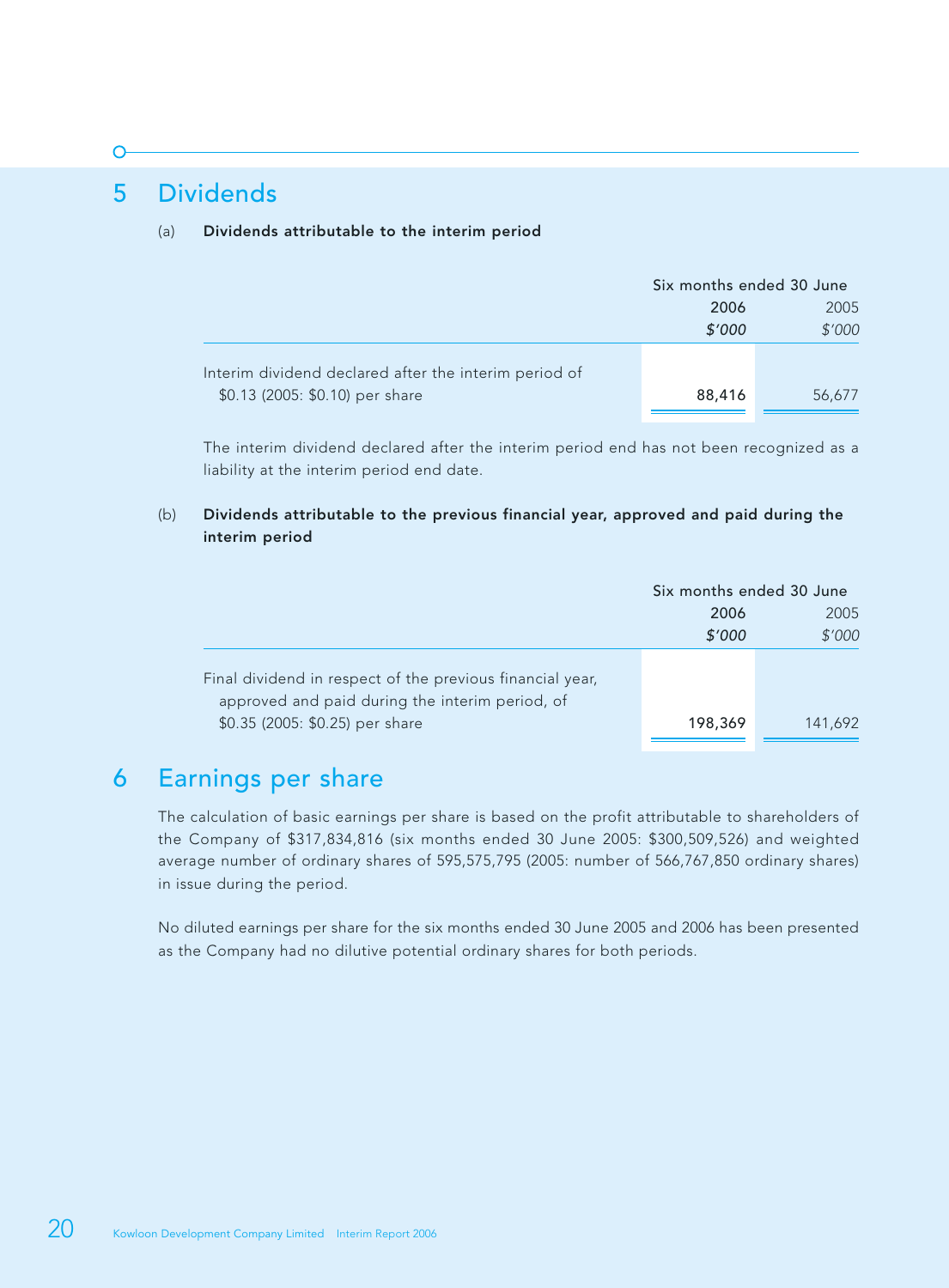# 7 Acquisition of a subsidiary

During the period, the Group acquired from its ultimate holding company, Polytec Holdings International Limited ("Polytec Holdings"), the entire issued share capital of one of Polytec Holdings' wholly owned subsidiary. The acquired company had entered into co-investment agreements with other wholly owned subsidiaries of Polytec Holdings in property projects in Macau. The consideration of the acquisition was \$8,448,000,000. As at 30 June 2006, balance of the consideration of \$2,958,450,000 has been deferred as elected in accordance with the sale and purchase agreement. The balance is unsecured and interest bearing with interest charged with reference to bank lending rates. The deferred payment and the accrued interest thereon are not expected to be settled within one year.

|                                                  | <b>DOO</b> |
|--------------------------------------------------|------------|
| Fair value of assets of the subsidiary acquired: |            |
| Interests in property development                | 8,448,000  |
| Satisfied by:                                    |            |
| Loan from ultimate holding company               | 2,194,040  |
| Amount payable to ultimate holding company       | 2,958,450  |
| Cash paid                                        | 3,295,510  |
|                                                  |            |
|                                                  | 8,448,000  |
|                                                  |            |

### 8 Fixed assets

The investment properties of the Group were revalued at 30 June 2006 by Vigers Appraisal and Consulting Limited and DTZ Debenham Tie Leung Ltd, independent qualified professional valuers, who have appropriate qualifications and experiences in the valuation of similar properties in the relevant locations, on an open market value basis calculated by reference to net rental income allowing for reversionary income potential. A revaluation gain of \$72,209,983 (six months ended 30 June 2005: \$143,435,752) and deferred tax thereon of \$12,636,747 (six months ended 30 June 2005: \$25,101,257) have been included in the consolidated income statement.

 $\ddot{\phantom{a}}$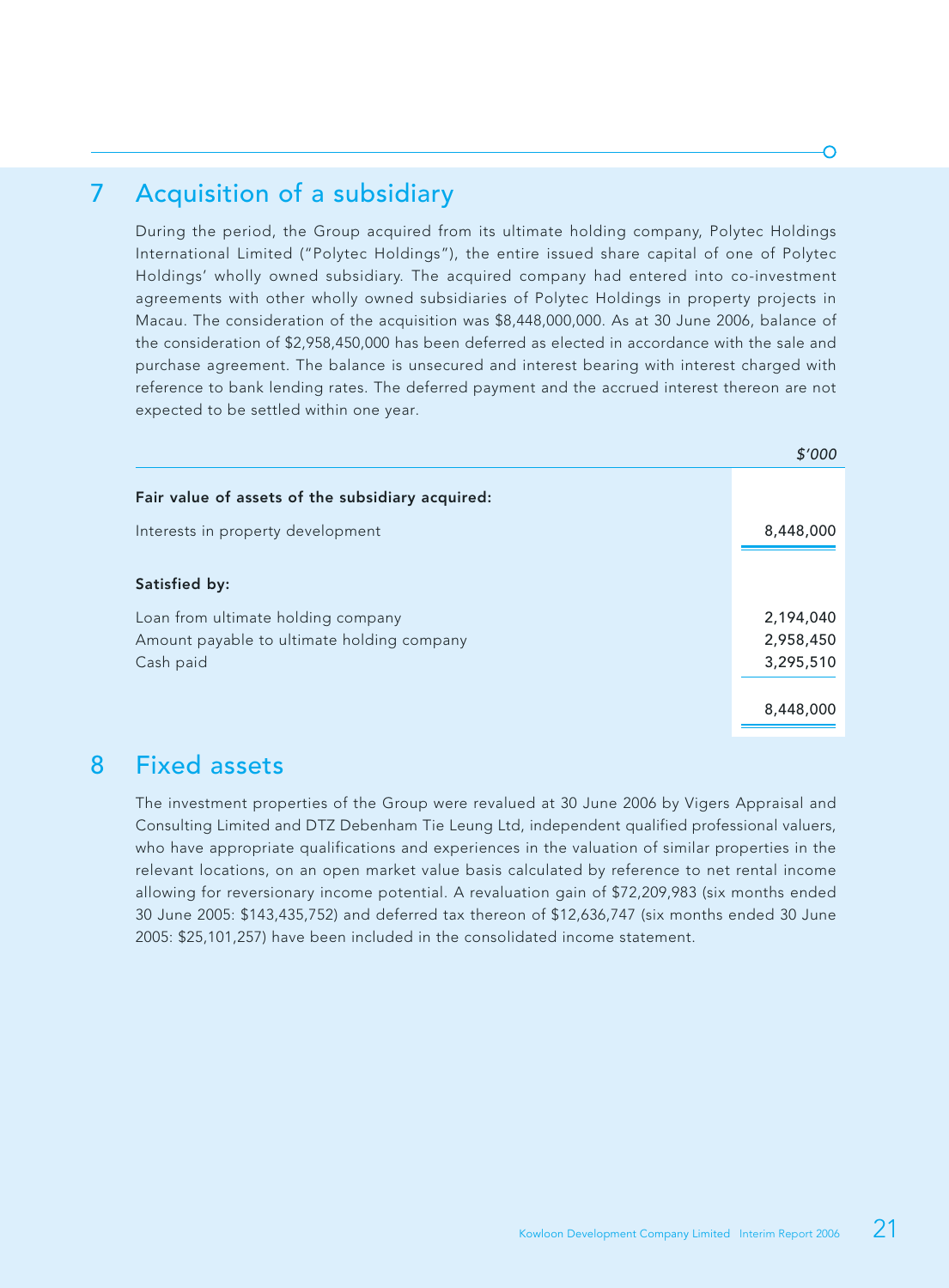# 9 Interests in property development

Interests in property development represent the Group's interests in the development of various properties at Macau under the co-investment agreements with wholly owned subsidiaries of Polytec Holdings.

# 10 Inventories

 $\sqrt{ }$ 

|                                  | At 30 June | At 31 December |
|----------------------------------|------------|----------------|
|                                  | 2006       | 2005           |
|                                  | \$'000     | \$'000         |
|                                  |            |                |
| Land held for future development | 994,045    | 611,519        |
| Properties under development     | 2,546,119  | 2,242,381      |
| Properties held for sale         | 381,986    | 339,776        |
| Trading goods                    | 719        | 1,150          |
|                                  |            |                |
|                                  | 3,922,869  | 3,194,826      |

Included in properties under development is an amount of \$1,484,722,215 (at 31 December 2005: \$1,459,138,520), which represents the Group's interest in the development of a property in Ngau Chi Wan. The Group has been granted the exclusive right for the development by The Little Sisters of the Poor ("The Little Sisters"). Pursuant to the development agreement with The Little Sisters, the Group is responsible for bearing all costs and expenses of carrying out the development and in return, the Group is entitled to all sales proceeds derived from the completed development. As at 30 June 2006, the Group had an outstanding payable to The Little Sisters under the development agreement of approximately \$121 million (at 31 December 2005: \$129 million).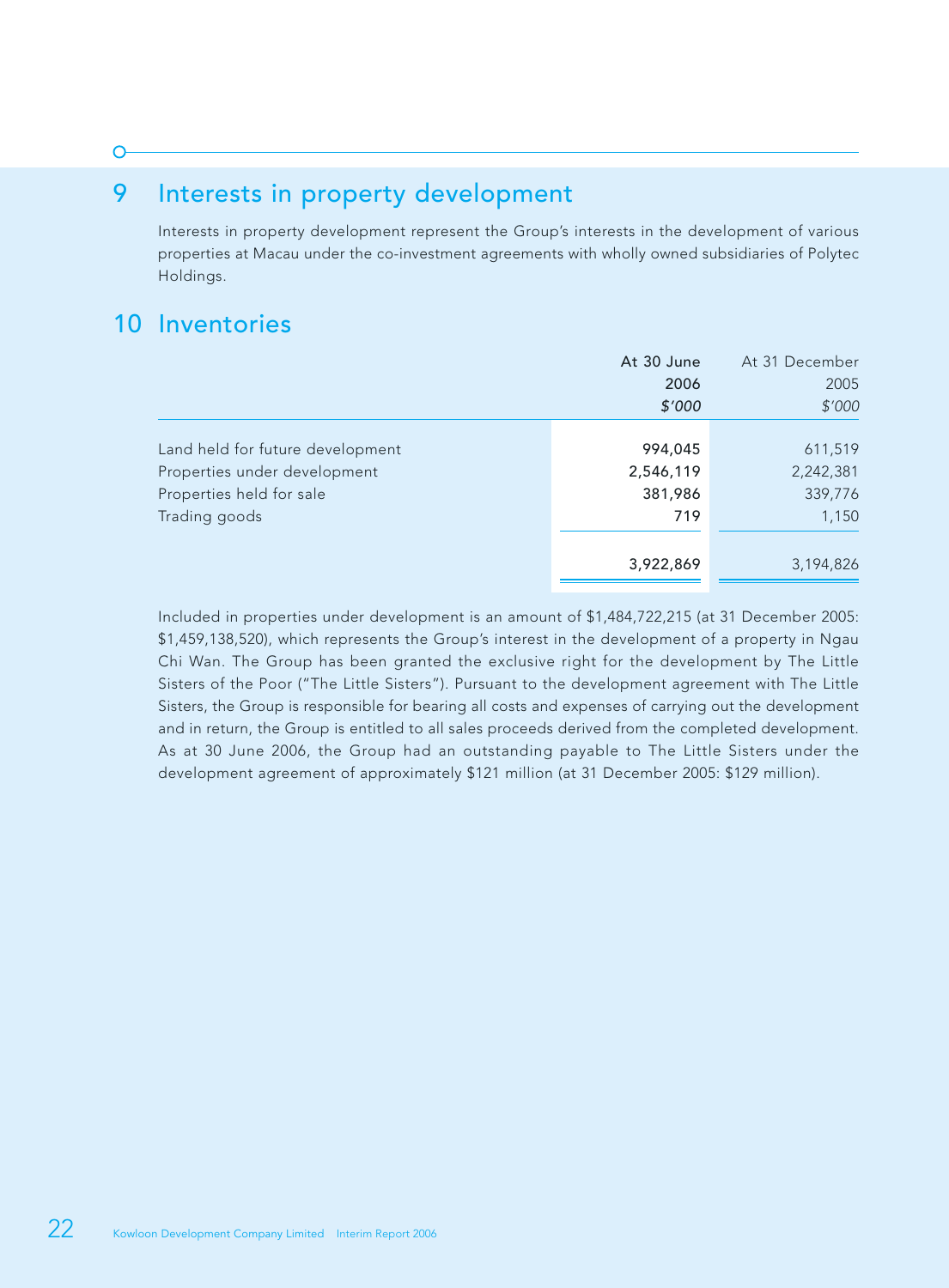## 11 Trade and other receivables

The following is an ageing analysis of trade receivables:

|                                   | At 30 June | At 31 December |
|-----------------------------------|------------|----------------|
|                                   | 2006       | 2005           |
|                                   | \$'000     | \$'000         |
|                                   |            |                |
| Current and $0 - 90$ days         | 511,166    | 54,498         |
| $91 - 180$ days                   | 1,533      | 1,614          |
| Over 180 days                     | 9,376      | 9,466          |
|                                   |            |                |
| Trade receivables                 | 522,075    | 65,578         |
| Utility and other deposits        | 4,397      | 3,656          |
| Other receivables and prepayments | 398,447    | 251,206        |
|                                   | 924,919    | 320,440        |
|                                   |            |                |

Trade and other receivables of the Group of \$5,665,930 (at 31 December 2005: \$5,264,761) are expected to be recovered after more than one year.

Prepayments of the Group of an amount of \$345,743,000 (at 31 December 2005: \$225,743,000) represent the deposit paid for the acquisition of approximately 70.3% of the issued shares and the general offer for the acquisition of the remaining shares of Shenzhen Properties & Resources Development (Group) Limited.

The Group maintains a defined credit policy. An ageing analysis of trade receivables is prepared on a regular basis and is closely monitored to minimize any credit risk associated with receivables.

∩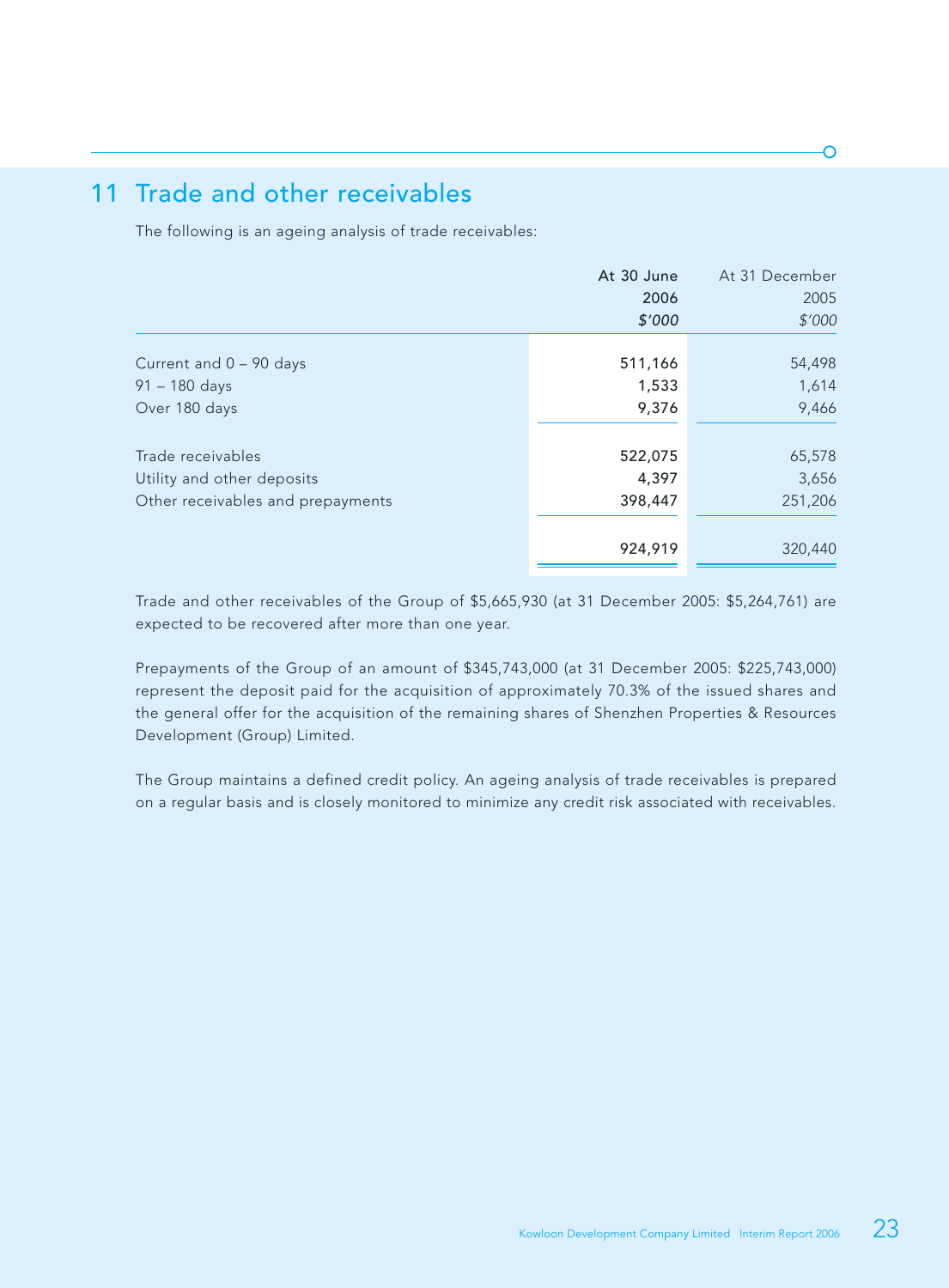# 12 Trade and other payables

The following is an ageing analysis of trade payables:

|                                         | At 30 June | At 31 December |
|-----------------------------------------|------------|----------------|
|                                         | 2006       | 2005           |
|                                         | \$'000     | \$'000         |
| Not yet due or on demand                | 640,077    | 46,612         |
| $0 - 90$ days                           | 2,397      | 20,047         |
| $91 - 180$ days                         |            | 137            |
| Over 180 days                           | 40         | 52             |
| Trade payables                          | 642,521    | 66,848         |
| Rental and other deposits               | 51,279     | 51,070         |
| Deposits received on sale of properties | 156,496    | 22,715         |
| Other payables and accrued expenses     | 237,571    | 198,171        |
|                                         | 1,087,867  | 338,804        |
|                                         |            |                |

Trade and other payables of the Group of \$58,953,930 (at 31 December 2005: \$83,115,340) are expected to be refunded/settled after more than one year.

At 30 June 2006, trade payables of the Group of an amount of \$415,832,000 represent outstanding consideration for the acquisition of a piece of land in Shenyang of People's Republic of China, the payment of which is not yet due and is payable within one year.

 $\subset$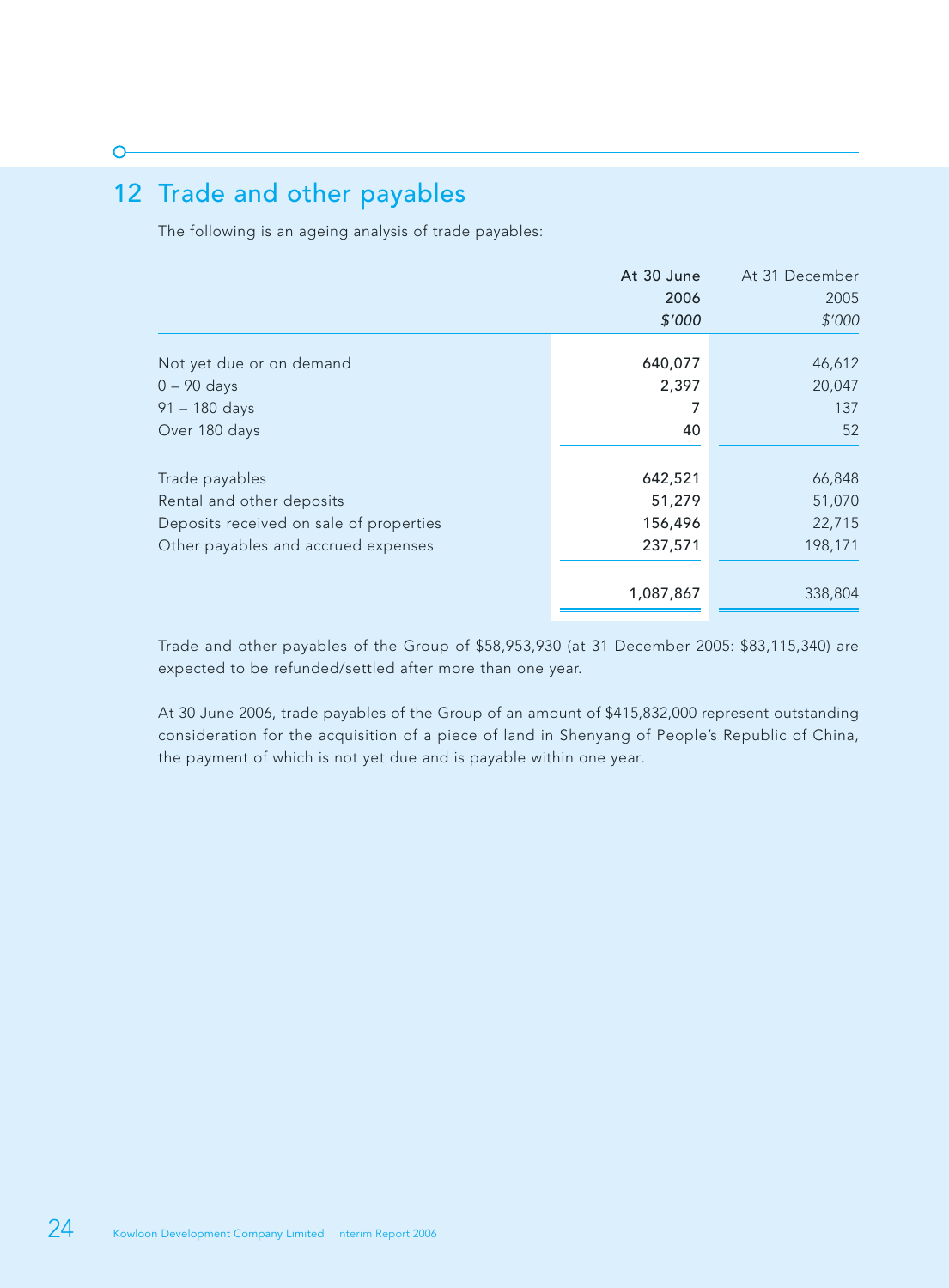# 13 Loan from ultimate holding company

Loan from ultimate holding company is unsecured, interest bearing and has no fixed terms of repayment. Interest is charged with reference to bank lending rates.

# 14 Total equity

#### (a) Total equity

|                           |         |         |         | Attributable to shareholders of the Company |            |            |           |            |
|---------------------------|---------|---------|---------|---------------------------------------------|------------|------------|-----------|------------|
|                           | Share   | Share   | Capital | Fair value                                  | Retained   |            | Minority  | Total      |
|                           | capital | premium | reserve | reserves                                    | profits    | Total      | interests | equity     |
| Note                      | \$'000  | \$'000  | \$'000  | \$'000                                      | \$'000     | \$'000     | \$'000    | \$'000     |
| At 1 January 2005         | 56,677  | 557,916 | 2,154   | 169,324                                     | 3,282,840  | 4,068,911  | 1,208     | 4,070,119  |
| Changes in fair value     |         |         |         |                                             |            |            |           |            |
| of equity securities      |         |         |         |                                             |            |            |           |            |
| available-for-sale        |         |         |         | (1, 310)                                    |            | (1, 310)   |           | (1, 310)   |
| Changes in fair value     |         |         |         |                                             |            |            |           |            |
| of interest in property   |         |         |         |                                             |            |            |           |            |
| development               |         |         |         | 462,456                                     |            | 462,456    |           | 462,456    |
| Transfer to income        |         |         |         |                                             |            |            |           |            |
| statement upon            |         |         |         |                                             |            |            |           |            |
| disposal of equity        |         |         |         |                                             |            |            |           |            |
| securities                |         |         |         |                                             |            |            |           |            |
| available-for-sale        |         |         |         | (11, 156)                                   |            | (11, 156)  |           | (11, 156)  |
| Transfer to income        |         |         |         |                                             |            |            |           |            |
| statement upon            |         |         |         |                                             |            |            |           |            |
| receipt of cash           |         |         |         |                                             |            |            |           |            |
| distribution from         |         |         |         |                                             |            |            |           |            |
| interest in property      |         |         |         |                                             |            |            |           |            |
| development               |         |         |         | (282, 273)                                  |            | (282, 273) |           | (282, 273) |
| Loan from a minority      |         |         |         |                                             |            |            |           |            |
| shareholder               |         |         |         |                                             |            |            | 26,625    | 26,625     |
| Minority interests of     |         |         |         |                                             |            |            |           |            |
| subsidiaries acquired     |         |         |         |                                             |            |            |           |            |
| during the year           |         |         |         |                                             |            |            | 857,093   | 857,093    |
| Final dividend            |         |         |         |                                             |            |            |           |            |
| declared and paid<br>5(b) |         |         |         | $\overline{\phantom{a}}$                    | (141, 692) | (141, 692) |           | (141, 692) |
| Interim dividend          |         |         |         |                                             |            |            |           |            |
| declared and paid<br>5(a) |         |         |         |                                             | (56, 677)  | (56, 677)  |           | (56, 677)  |
| Profit for the year       |         |         |         |                                             | 1,059,153  | 1,059,153  | 4,251     | 1,063,404  |
| At 31 December 2005       | 56,677  | 557,916 | 2,154   | 337,041                                     | 4,143,624  | 5,097,412  | 889,177   | 5,986,589  |

Ō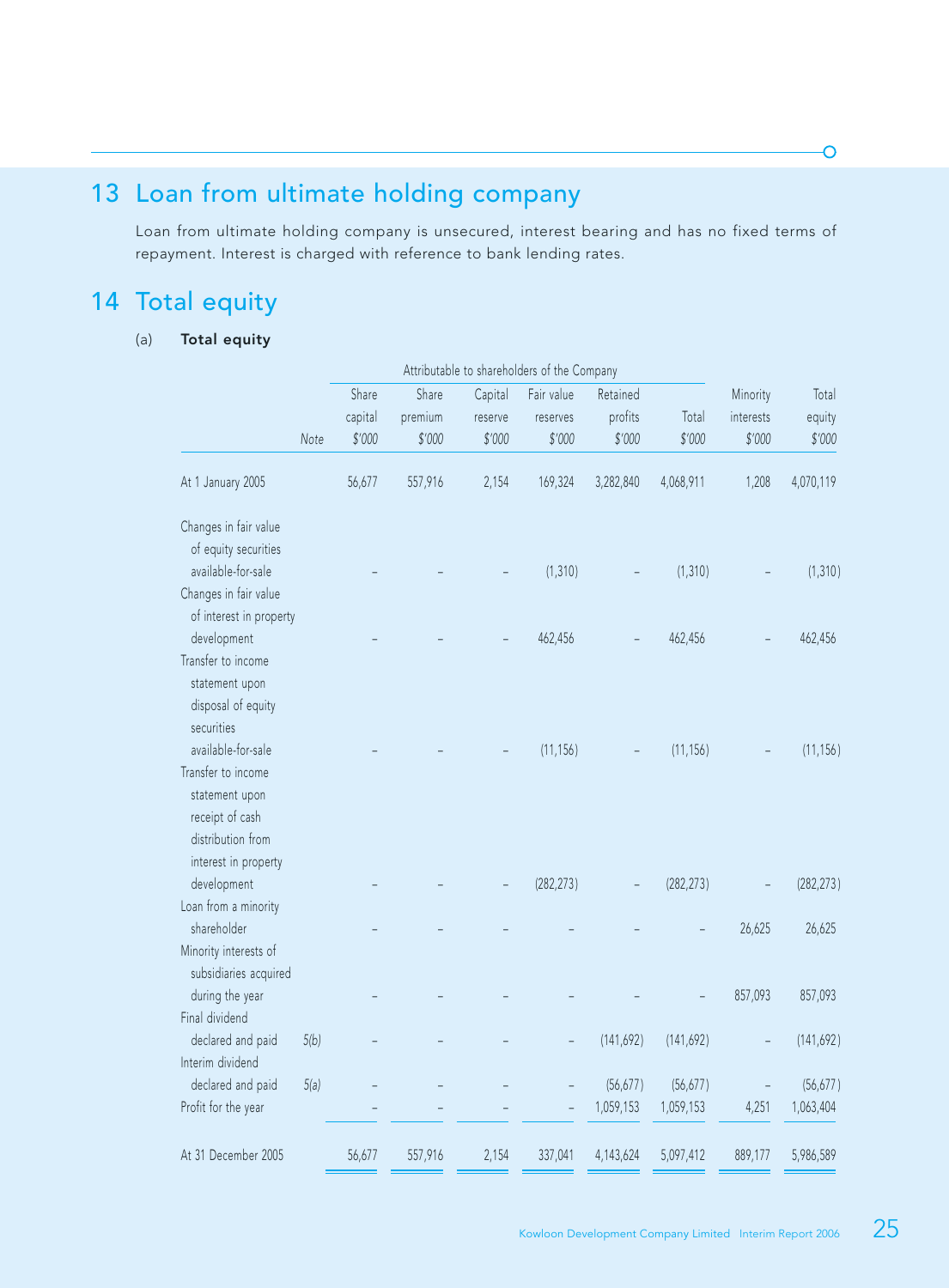# 14 Total equity (Continued)

#### (a) Total equity (Continued)

| Share<br>capital | Share<br>premium | Capital<br>reserve | Fair value<br>reserves | Retained<br>profits | Total                                                               | Minority<br>interests | Total<br>equity<br>\$'000 |
|------------------|------------------|--------------------|------------------------|---------------------|---------------------------------------------------------------------|-----------------------|---------------------------|
|                  |                  |                    |                        |                     |                                                                     |                       |                           |
| 56,677           | 557,916          | 2,154              | 337,041                | 4,143,624           | 5,097,412                                                           | 889,177               | 5,986,589                 |
| 11,335           |                  |                    |                        |                     | 11,335                                                              |                       | 11,335                    |
|                  |                  |                    |                        |                     |                                                                     |                       |                           |
|                  | 1,394,242        |                    |                        |                     | 1,394,242                                                           |                       | 1,394,242                 |
|                  |                  |                    |                        |                     |                                                                     |                       |                           |
|                  | (28, 020)        |                    |                        |                     | (28, 020)                                                           |                       | (28, 020)                 |
|                  |                  |                    |                        |                     |                                                                     |                       |                           |
|                  |                  |                    |                        |                     |                                                                     |                       |                           |
|                  |                  |                    |                        |                     |                                                                     | 2,358,512             | 2,358,512                 |
|                  |                  |                    |                        |                     |                                                                     |                       |                           |
|                  |                  |                    |                        |                     |                                                                     |                       |                           |
|                  |                  |                    | 1,218                  |                     | 1,218                                                               |                       | 1,218                     |
|                  |                  |                    |                        |                     |                                                                     |                       |                           |
|                  |                  |                    |                        |                     |                                                                     |                       |                           |
|                  |                  |                    | 14,982                 |                     | 14,982                                                              |                       | 14,982                    |
|                  |                  |                    |                        |                     |                                                                     |                       |                           |
|                  |                  |                    |                        |                     |                                                                     |                       |                           |
|                  |                  |                    |                        |                     |                                                                     |                       |                           |
|                  |                  |                    |                        |                     |                                                                     |                       |                           |
|                  |                  |                    | (1, 871)               |                     | (1, 871)                                                            |                       | (1,871)                   |
|                  |                  |                    |                        |                     |                                                                     |                       |                           |
|                  |                  |                    |                        |                     |                                                                     | 1,114                 | 1,114                     |
|                  |                  |                    |                        |                     |                                                                     |                       |                           |
|                  |                  |                    |                        |                     |                                                                     |                       | (23, 833)                 |
|                  |                  |                    |                        |                     |                                                                     |                       |                           |
|                  |                  |                    |                        |                     |                                                                     |                       | (198, 369)                |
|                  |                  |                    |                        | 317,835             | 317,835                                                             | 11,397                | 329,232                   |
| 68,012           | 1,924,138        | 2,154              | 351,370                | 4,263,090           | 6,608,764                                                           | 3,236,367             | 9,845,131                 |
|                  | \$'000           | \$'000             | \$'000                 | \$'000              | Attributable to shareholders of the Company<br>\$'000<br>(198, 369) | \$'000<br>(198, 369)  | \$'000<br>(23, 833)       |

Loan from a minority shareholder is classified as equity being the capital contribution on a subsidiary by the minority shareholder.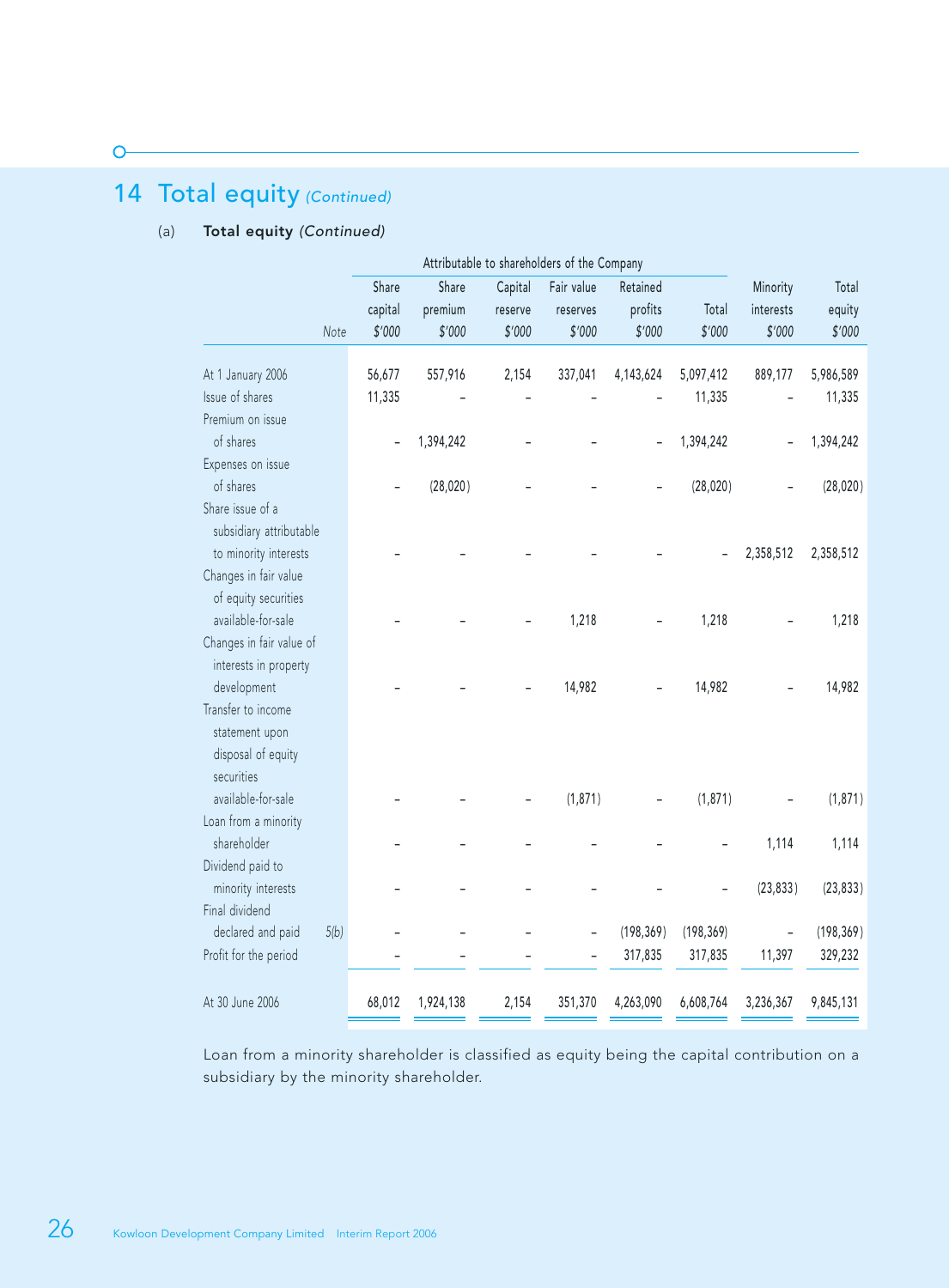# 14 Total equity (Continued)

#### (b) Share capital

|                        |               | At 30 June 2006 | At 31 December 2005 |         |  |
|------------------------|---------------|-----------------|---------------------|---------|--|
|                        | No. of shares | Amount          | No. of shares       | Amount  |  |
|                        | of \$0.1 each | \$'000          | of $$0.1$ each      | \$'000  |  |
| Authorized             | 1,000,000,000 | 100,000         | 1,000,000,000       | 100,000 |  |
| Issued and fully paid  |               |                 |                     |         |  |
| At 1 January           | 566,767,850   | 56,677          | 566, 767, 850       | 56,677  |  |
| Issue of shares        | 113,353,000   | 11,335          |                     |         |  |
| At 30 June             |               |                 |                     |         |  |
| (2005: At 31 December) | 680,120,850   | 68,012          | 566,767,850         | 56,677  |  |

On 16 May 2006, the Company issued and allotted 113,353,000 new shares to its major shareholder at a price of \$12.40 per share after the placement of 113,353,000 old shares by the major shareholder at a price of \$12.40 per share to independent third parties.

## 15 Capital commitments

Capital commitments outstanding at the balance sheet date not provided for in the accounts were as follows:

|                                   | At 30 June | At 31 December |
|-----------------------------------|------------|----------------|
|                                   | 2006       | 2005           |
|                                   | \$'000     | \$'000         |
| Contracted for                    |            |                |
| - Investment properties           | 1,474      | 1,410          |
| - Acquisition of subsidiaries     | 664,783    | 222,333        |
|                                   | 666,257    | 223,743        |
|                                   |            |                |
| Authorized but not contracted for |            |                |
| - Investment properties           | 95,255     | 95,745         |
|                                   |            |                |

Ō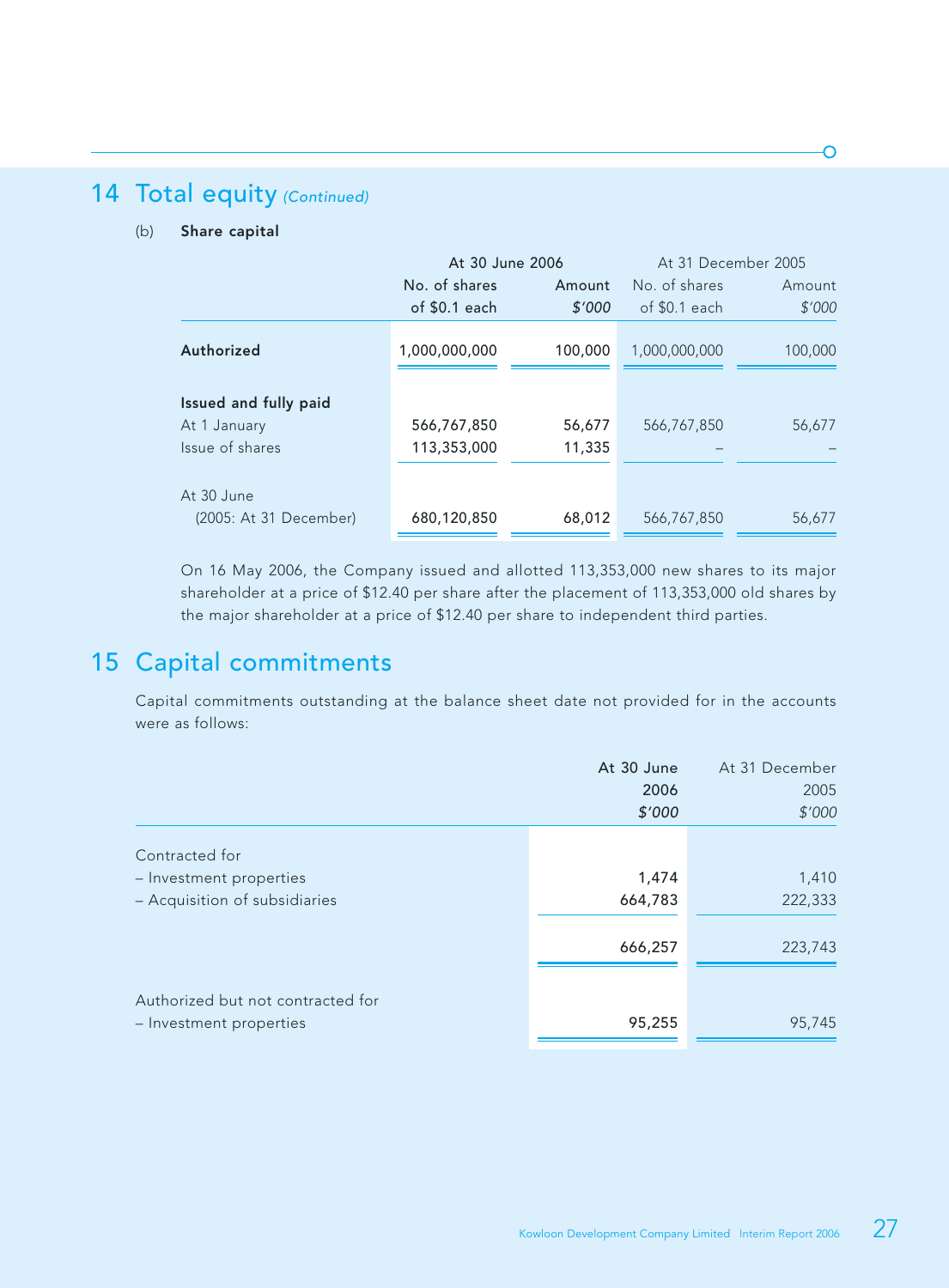# 16 Pledge of assets

At 30 June 2006, properties and securities of the Group with an aggregate carrying value of approximately \$4,731,612,000 (at 31 December 2005: \$4,983,376,000) and time deposits of \$345,425,000 (at 31 December 2005: \$38,205,000) were pledged to financial institutions to secure banking facilities granted to the Group or as margin deposits for the Group's investments in securities.

## 17 Material related party transactions

- (a) Polytec Holdings has guaranteed the due performance of a subsidiary of the Group in respect of its obligations under the development agreement as stated in note 10.
- (b) Details of the acquisition of a subsidiary from Polytec Holdings during the period was set out in note 7.
- (c) Loan amounting to \$2,194,040,000 has been obtained from Polytec Holdings during the period for the subscription payments of new shares issued by Polytec Asset Holdings Ltd ("Polytec Asset"), a listed subsidiary of the Company. The proceeds of the subscription payments were utilized by Polytec Asset to settle partially the consideration for the acquisition of the subsidiary as stated in note 7.
- (d) During the six months ended 30 June 2006, interest of \$12,716,696 was paid to Polytec Holdings.
- (e) During the six months ended 30 June 2006, arranger's fees of \$24,039,853 was paid to a related company for the placement and subscription of shares of the Company and Polytec Asset.
- (f) On 16 May 2006, the Company issued and allotted 113,353,000 new shares to its major shareholder at a price of \$12.40 per share after the placement of 113,353,000 old shares by the major shareholder at a price of \$12.40 per share to independent third parties.
- (g) At 30 June 2006, a director has granted a guarantee to a bank to secure the liabilities of the Group to the extent of \$22,000,000.
- (h) At 30 June 2006, the Group has given guarantees to insurance companies in respect of performance bonds entered into by certain associated companies to the extent of \$8,020,000.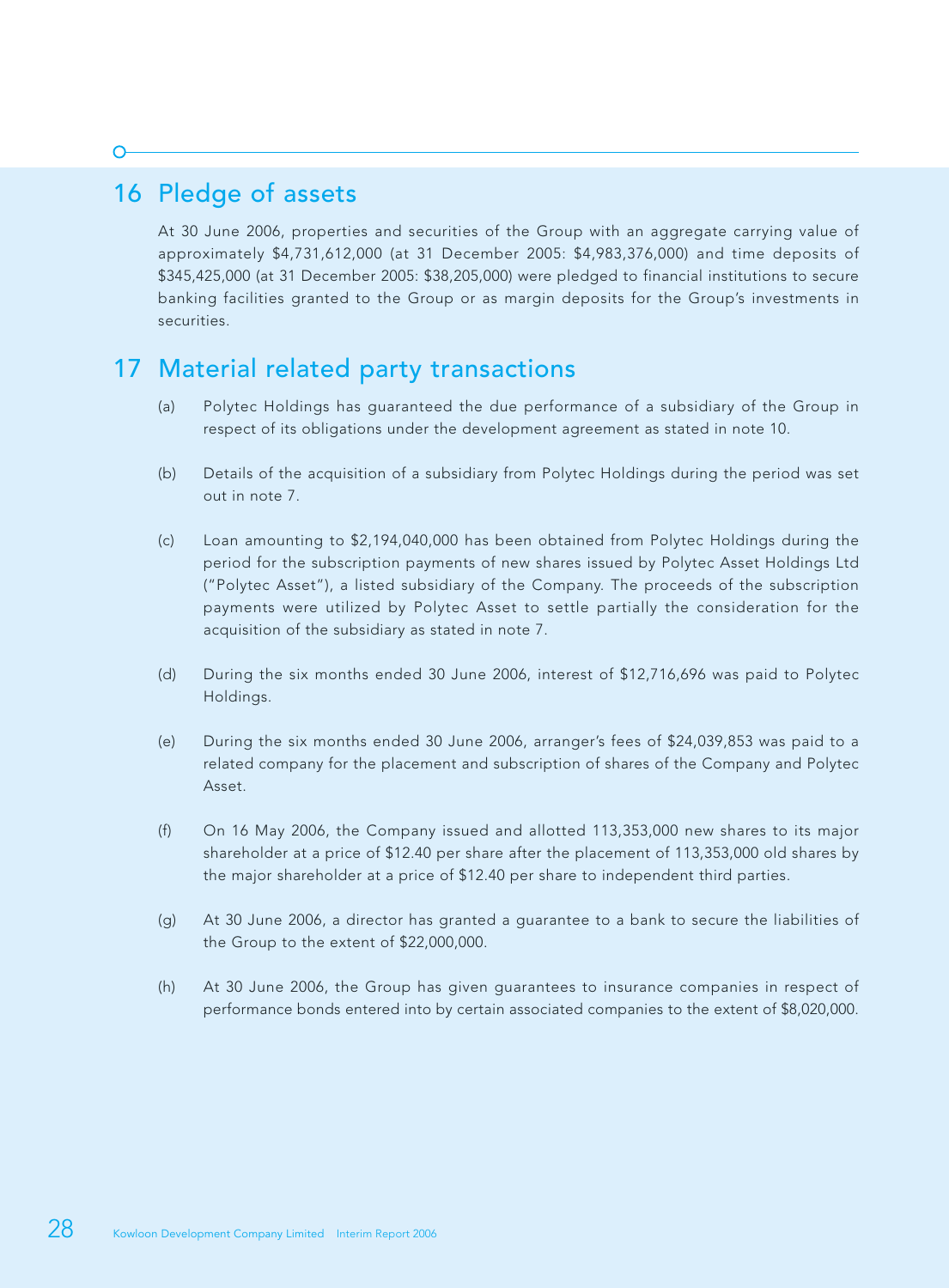# Independent Review Report of the Auditors

# Independent review report to the Board of Directors of Kowloon Development Company Limited



#### Introduction

We have been instructed by the Company to review the interim financial report set out on pages 9 to 28.

#### Respective responsibilities of directors and auditors

The Rules Governing the Listing of Securities on The Stock Exchange of Hong Kong Limited require the preparation of an interim financial report to be in compliance with the relevant provisions thereof and Hong Kong Accounting Standard 34, Interim financial reporting issued by the Hong Kong Institute of Certified Public Accountants. The interim financial report is the responsibility of, and has been approved by, the directors.

It is our responsibility to form an independent conclusion, based on our review, on the interim financial report and to report our conclusion solely to you, as a body, in accordance with our agreed terms of engagement, and for no other purpose. We do not assume responsibility towards or accept liability to any other person for the contents of this report.

#### Review work performed

We conducted our review in accordance with Statement of Auditing Standards 700, Engagements to review interim financial reports issued by the Hong Kong Institute of Certified Public Accountants. A review consists principally of making enquiries of group management and applying analytical procedures to the interim financial report and based thereon, assessing whether the accounting policies and presentation have been consistently applied unless otherwise disclosed. A review excludes audit procedures such as tests of controls and verification of assets, liabilities and transactions. It is substantially less in scope than an audit and therefore provides a lower level of assurance than an audit. Accordingly we do not express an audit opinion on the interim financial report.

#### Review conclusion

On the basis of our review which does not constitute an audit, we are not aware of any material modifications that should be made to the interim financial report for the six months ended 30 June 2006.

KPMG Certified Public Accountants Hong Kong, 6 September 2006  $\overline{\Omega}$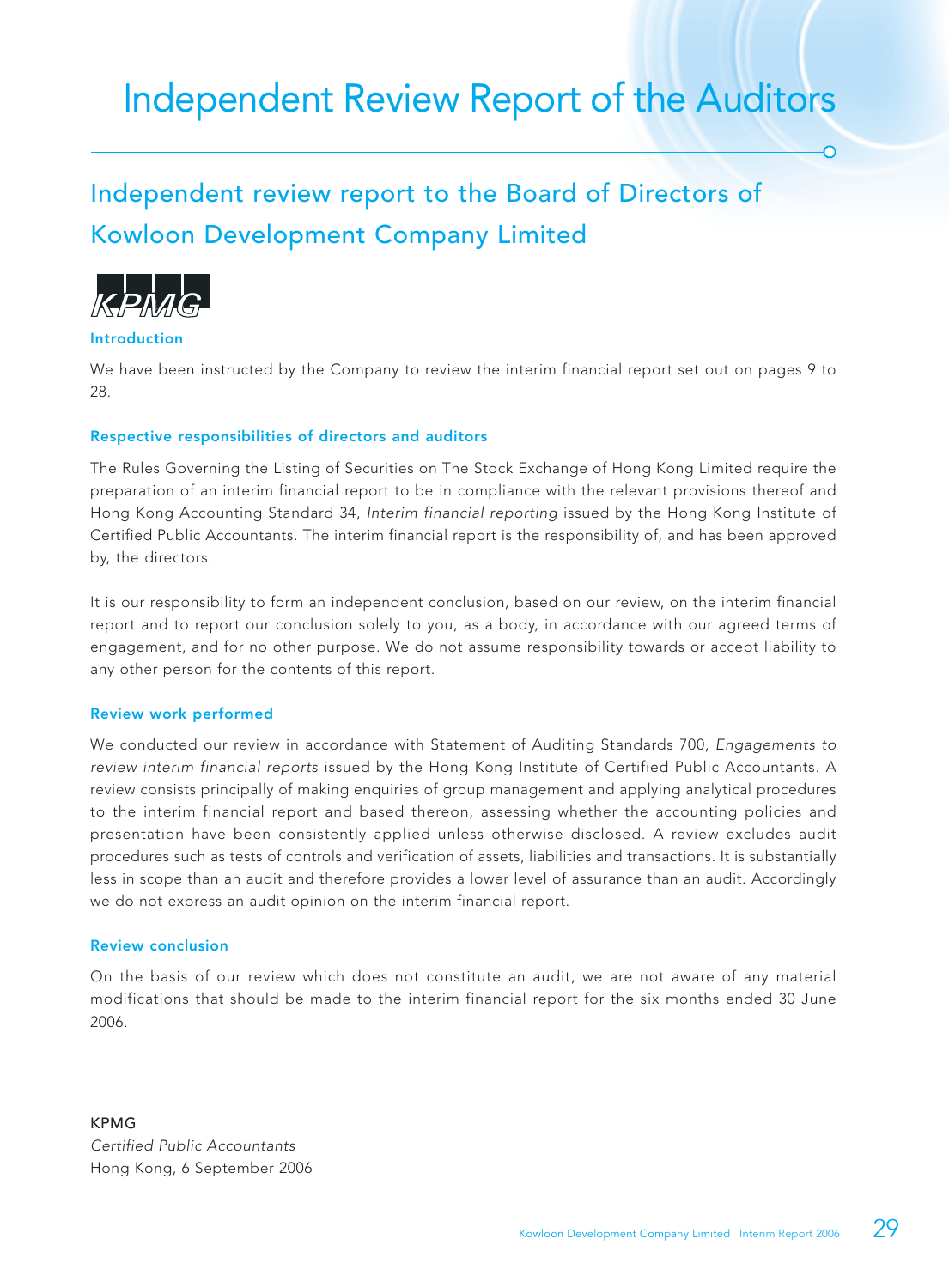# Other Information

## Share Option Scheme

The Company operates a share option scheme (the "Share Option Scheme") for the purpose of providing incentives and rewards to Eligible Persons who contribute to the success of the Group's operations. Eligible Persons include any employee, director, supplier, customer, business partner or business associate, trading agent, consultant or adviser, holder of any securities issued by any member of the Group or any entity in which the Group holds an equity interest ("Invested Entity") of any member of the Group or any Invested Entity who, in the discretion of the Board of Directors, has contributed or will contribute to the growth and development of the Group or any Invested Entity.

The Share Option Scheme was adopted by the Company on 21 May 2003 and complies with the requirements of Chapter 17 of the Rules Governing the Listing of Securities on The Stock Exchange of Hong Kong Limited ("Listing Rules"). Unless otherwise terminated or amended, the Share Option Scheme will remain in force for a period of 10 years.

The total number of shares which may be issued pursuant to the Share Option Scheme is 48,376,785 shares, being 10% of the total number of shares of the Company in issue as at the date of approval of the Share Option Scheme. No option has been granted under the Share Option Scheme to any person since its adoption and the total number of shares available for issue remains at 48,376,785 representing 7.1% of the issued share capital of the Company at the date of this report.

# Corporate Governance

#### Compliance with the Code on Corporate Governance Practices

The Company has complied with the code provisions set out in Appendix 14 Code on Corporate Governance Practices of the Listing Rules throughout the accounting period for the six months ended 30 June 2006, save for the few exceptions specified and explained below:

#### Code Provision A.2.1

This Code stipulates that the roles of chairman and chief executive officer should be separate and should not be performed by the same individual.

The position of the Chairman of the Board is currently held by Mr Or Wai Sheun, and the Company does not have any chief executive officer. Given the current corporate structure, there is no separation between the roles of chairman and chief executive officer. The Board considers that this structure is beneficial to the Company as it enables the Company to make prompt and efficient decisions. Moreover, all major decisions are made in consultation with members of the Board and appropriate board committees comprising of experienced and high calibre individuals. Hence, the operations of the Board and board committees ensure the balance of power and authority. The corporate governance principles of the Company emphasize the importance of a quality Board and accountability to all shareholders.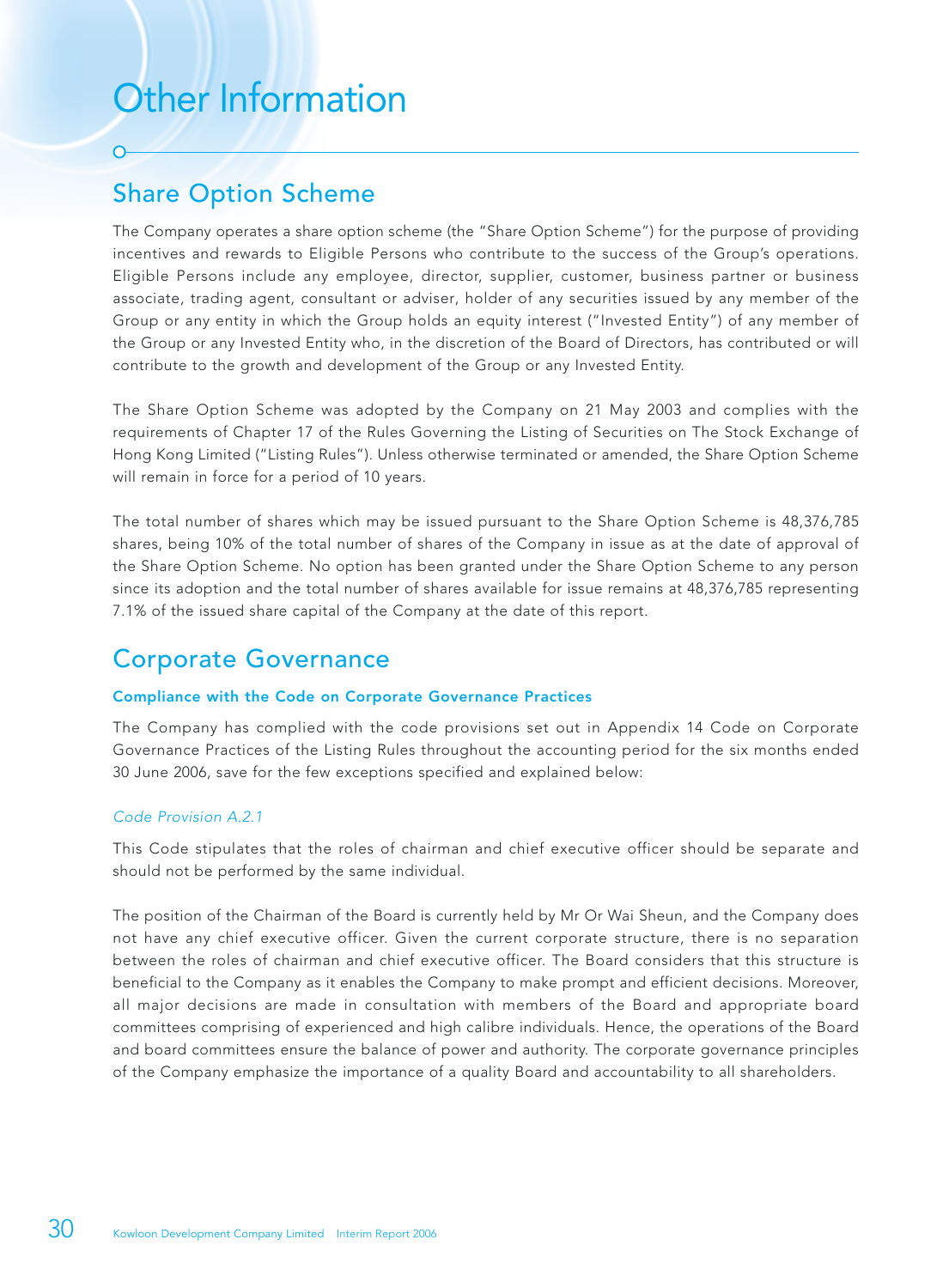#### Code Provision A.4.1 and A.4.2

Code A.4.1 stipulates that non-executive directors should be appointed for a specific term, subject to re-election.

Code A.4.2 stipulates that all directors appointed to fill a casual vacancy should be subject to election by shareholders at the first general meeting after their appointment. Every director, including those appointed for a specific term, should be subject to retirement by rotation at least once every three years.

In accordance with the previous Article 105(A) of the Company's Articles of Association, at every annual general meeting one-third of the Directors for the time being or, if their number is not three or a multiple of three, then the number nearest one-third, who have been longest in office since their last election shall retire from office, provided that no Director holding office as executive chairman or as a managing director shall be subject to retirement by rotation or taken into account in determining the number of Directors to retire. The retiring Directors shall be eligible for re-election.

At the Annual General Meeting of the Company held on 8 May 2006, a special resolution was passed to replace the previous Article 105(A) in the Company's Articles of Association with a new Article 105(A) to provide that all Directors shall be elected for a term of not more than approximately three years since his last election or re-election expiring at the conclusion of the third annual general meeting of the Company after his election or re-election and shall be eligible for re-election.

Non-executive Directors of the Company do not have a specific term of appointment. However, as Nonexecutive Directors will be subject to re-election under the new Article 105(A), in the opinion of the Directors, the principle of Code A.4 that all directors should be subject to re-election at regular intervals has been up held.

The Company's Articles of Association provide that a Director appointed to fill a casual vacancy shall hold office until the first annual general meeting after his appointment, and shall be subject to reelection by the shareholders. This procedure complies with the requirement of Appendix 3 of the Listing Rules.

#### Securities Transactions by Directors

The Company has adopted the Model Code for Securities Transactions by Directors of Listed Issuers (the "Model Code") as set out in Appendix 10 of the Listing Rules. The Company has made specific enquiry of all Directors regarding any non-compliance with the Model Code during the period under review and they have all confirmed that they had fully complied with the required standard set out in the Model Code.

#### Purchase, Sale or Redemption of Shares

There was no purchase, sale or redemption by the Company, or any of its subsidiaries, of the Company's listed shares during the six months ended 30 June 2006.

 $\overline{\Omega}$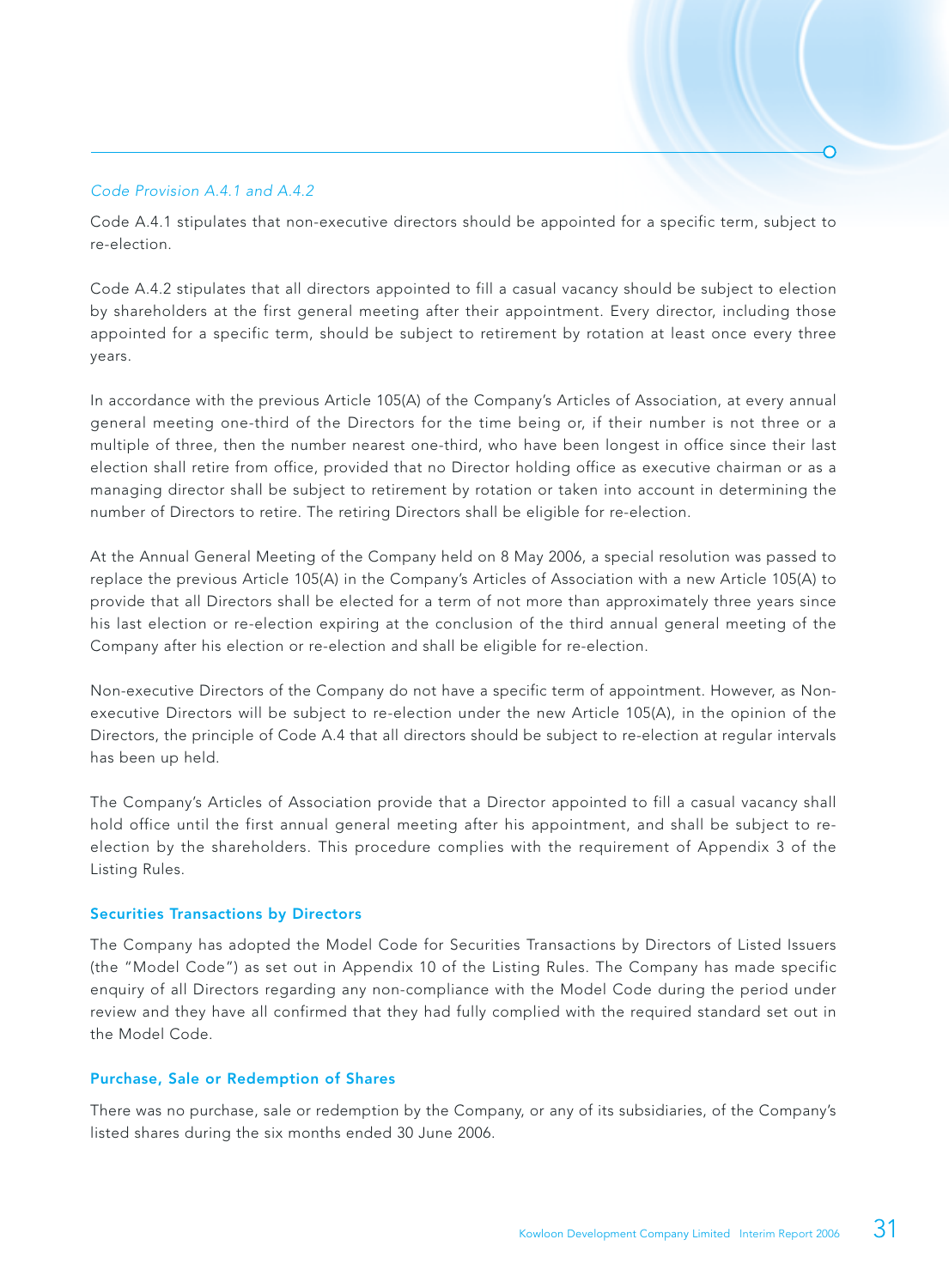## Directors' Interests and Short Positions

As at 30 June 2006, the following Directors of the Company were interested, or deemed to be interested in, the following long and short positions in the shares, underlying shares and debentures of the Company and its associated corporations (within the meaning of Part XV of the Securities and Futures Ordinance ("SFO")) as recorded in the register required to be kept under Part XV (s.352) of the SFO:

| Name of Director     | Percentage of    |                     |      |  |  |
|----------------------|------------------|---------------------|------|--|--|
|                      | Number of shares | total issued shares | Note |  |  |
|                      |                  |                     |      |  |  |
| Or Wai Sheun         | 370,023,083      | 54.41%              |      |  |  |
| Ng Chi Man           | 369,838,083      | 54.38%              | 2    |  |  |
| Or Pui Kwan          | 369,845,083      | 54.38%              | 3    |  |  |
| Tam Hee Chung        | 500,000          | 0.07%               | 4    |  |  |
| Lai Ka Fai           | 282,000          | 0.04%               | 5    |  |  |
| Lok Kung Chin, Hardy | 200,000          | 0.03%               | 6    |  |  |
| Keith Alan Holman    | 161,000          | 0.02%               | 5    |  |  |
| Yeung Kwok Kwong     | 100,000          | 0.01%               | 5    |  |  |

#### 1. Long Positions in Shares, Underlying Shares and Debentures of the Company

Notes:

1. Mr Or Wai Sheun was deemed to be interested in 369,838,083 shares ultimately and wholly-owned by a discretionary family trust of which Mr Or is the founder and a beneficiary. These shares were the shares disclosed under Ms Ng Chi Man and Mr Or Pui Kwan in the above table and in the Note of the section on "Interests of Substantial Shareholders and Other Persons".

Mr Or Wai Sheun was also deemed to be interested in 185,000 shares owned by China Dragon Limited due to his corporate interest therein.

- 2. Ms Ng Chi Man is the spouse of Mr Or Wai Sheun. Ms Ng was deemed to be interested in 369,838,083 shares as a beneficiary of the discretionary family trust referred to in Note 1 above.
- 3. Mr Or Pui Kwan is the son of Mr Or Wai Sheun and Ms Ng Chi Man. Mr Or Pui Kwan was the beneficial owner of 7,000 shares and was also deemed to be interested in 369,838,083 shares as a beneficiary of the discretionary family trust referred to in Note 1 above.
- 4. Mr Tam Hee Chung was deemed to be interested in 500,000 shares owned by Larry H.C. Tam & Associates Limited by virtue of his 48% interest therein.
- 5. Shares were held by the respective Directors in their capacity as beneficial owners.
- 6. Mr Lok Kung Chin, Hardy was taken to be interested in 200,000 shares owned by a discretionary trust of which Mr Lok is the founder.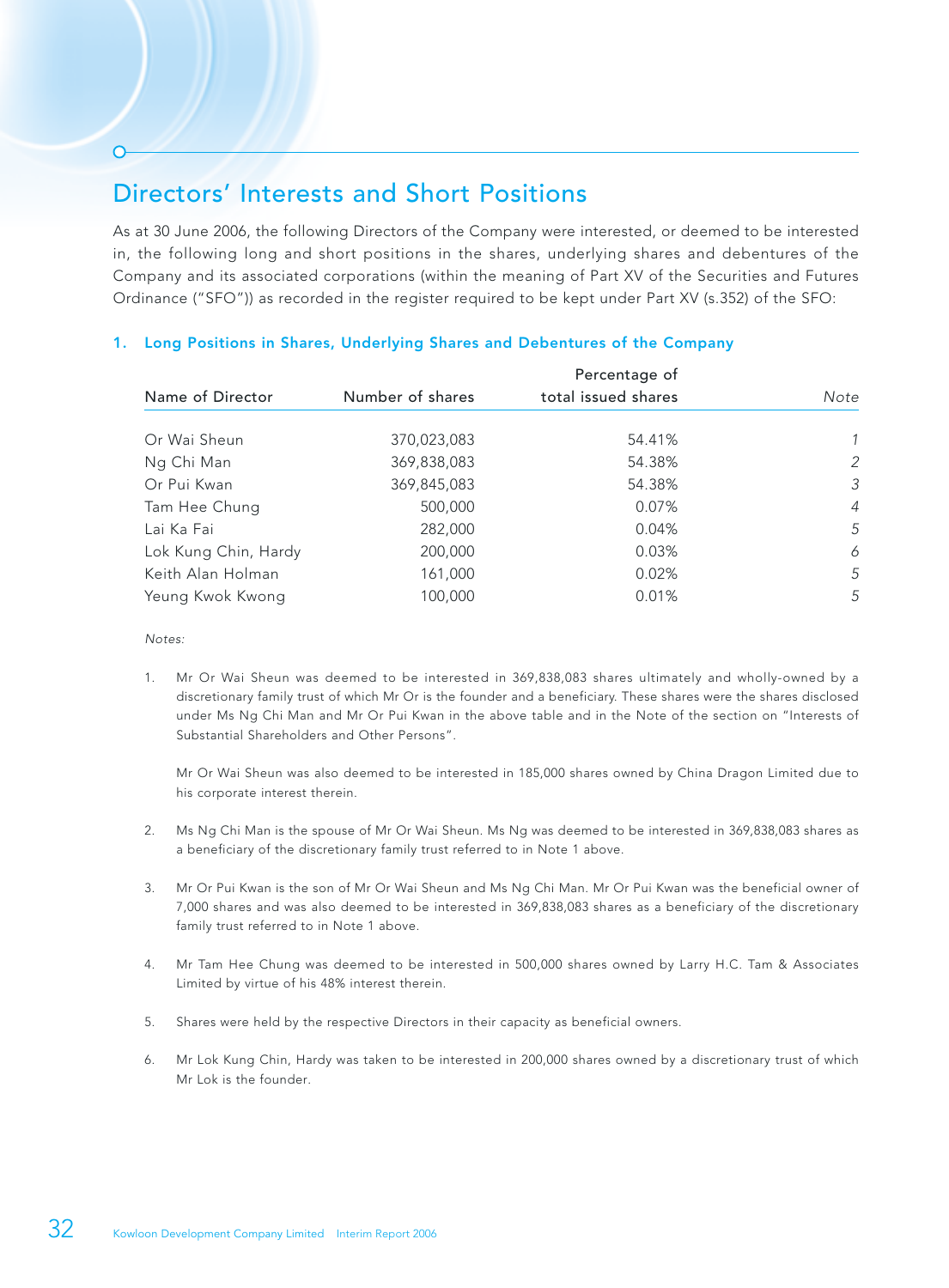#### 2. Long Positions in Shares, Underlying Shares and Debentures of Associated Corporations

#### Polytec Asset Holdings Limited

|                   |               | No. of      |               | % of total |               |
|-------------------|---------------|-------------|---------------|------------|---------------|
|                   | No. of        | underlying  |               | issued     |               |
| Name of Director  | shares        | shares      | Total         | shares     | Note          |
| Or Wai Sheun      | 2,296,975,374 | 345,089,438 | 2,642,064,812 | 65.38%     | $\mathcal{I}$ |
| Ng Chi Man        | 2,296,975,374 | 345,089,438 | 2,642,064,812 | 65.38%     | $\mathcal{I}$ |
| Or Pui Kwan       | 2,296,975,374 | 345,089,438 | 2,642,064,812 | 65.38%     | $\mathcal{I}$ |
| Yeung Kwok Kwong  | 1,600,000     | 160,000     | 1,760,000     | 0.04%      | 3, 4          |
| Tam Hee Chung     | 1,000,000     | 100,000     | 1,100,000     | 0.03%      | 2, 4          |
| Keith Alan Holman | 520,000       | 52,000      | 572,000       | 0.01%      | 3, 4          |
| Lai Ka Fai        | 300,000       | 30,000      | 330,000       | 0.01%      | 3, 4          |

#### Notes:

- 1. Through their respective interests in the Company disclosed under the subsection on "Long Positions in Shares, Underlying Shares and Debentures of the Company", Mr Or Wai Sheun, Ms Ng Chi Man and Mr Or Pui Kwan were deemed to be interested in 2,296,975,374 ordinary shares, 69,897,537 warrants and 3,703,590,076 nonvoting redeemable convertible preference shares ("CPS") of Polytec Asset Holdings Limited. Each warrant confers right to subscribe for one share at the subscription price of HK\$1.98 per share (subject to adjustment). The CPS are issued partly paid as to 10% of the subscription price of HK\$0.02 per share and convertible into 275,191,901 ordinary shares.
- 2. Mr Tam Hee Chung was deemed to be interested in 1,000,000 shares and 100,000 warrants owned by Larry H.C. Tam & Associates Limited by virtue of his 48% interest therein.
- 3. Shares and underlying shares were held by the respective Directors in their capacity as beneficial owners.
- 4. Interests in underlying shares are interests in warrants which confer right to subscribe for one share per warrant at the subscription price of HK\$1.98 per share (subject to adjustment).

Other than the holdings disclosed above, no interests and short positions were held or deemed or taken to be held under Part XV of the SFO by any Director of the Company or their respective associates in the shares, underlying shares and debentures of the Company or any of its associated corporations which were required to be notified to the Company and The Stock Exchange of Hong Kong Limited pursuant to Part XV of the SFO or pursuant to the Model Code for Securities Transactions by Directors of Listed Issuers or which are required pursuant to Section 352 of the SFO to be entered in the register referred to therein. Save as disclosed above, none of the Directors (including their spouses and children under the age of 18) had, as at 30 June 2006, any interest in, or had been granted any right to subscribe for the shares and options of the Company and its associated corporations within the meaning of the SFO, or had exercised any such rights.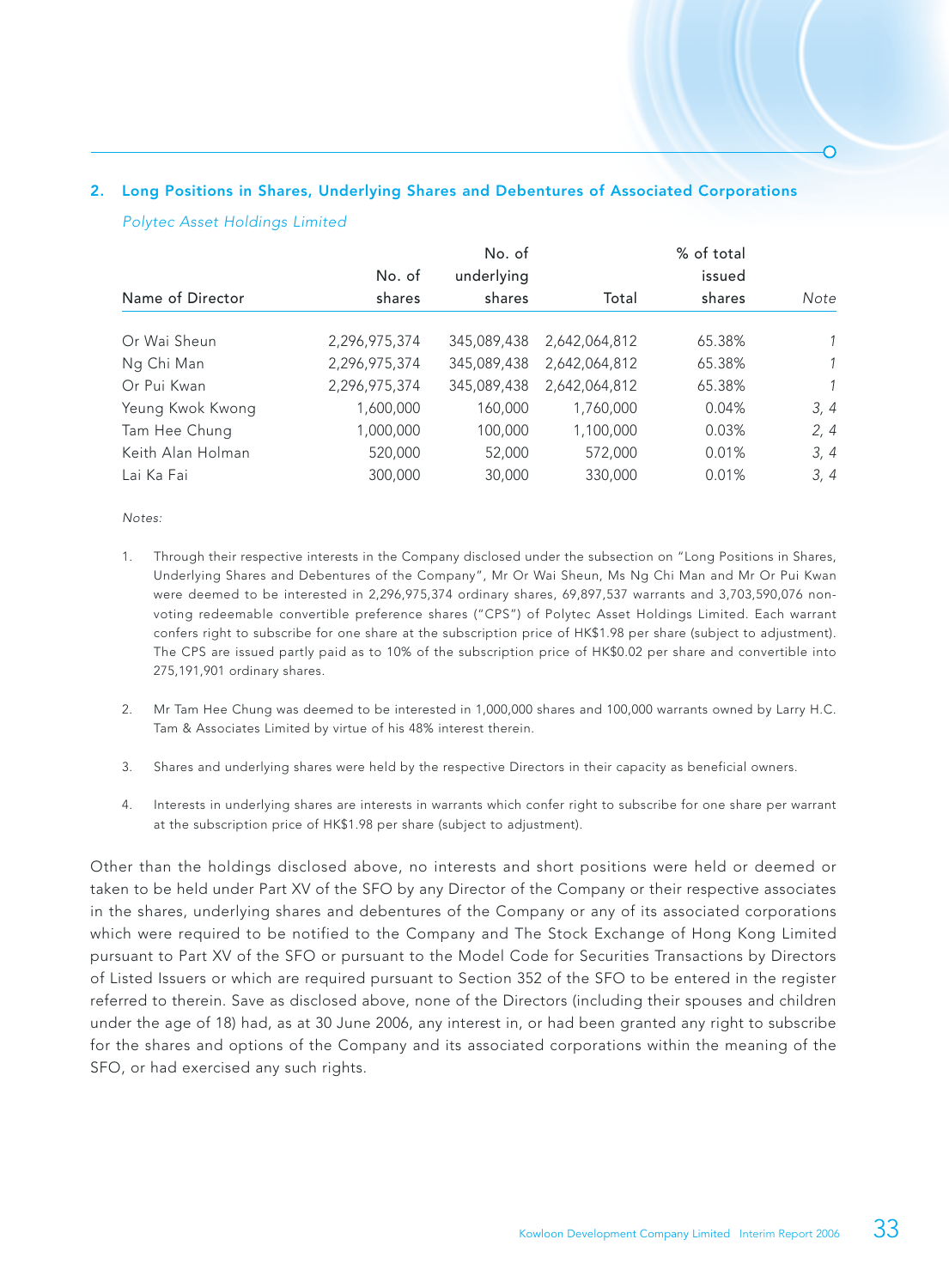# Interests of Substantial Shareholders and Other Persons

As at 30 June 2006, the interests and short positions of persons, other than Directors, in the shares, underlying shares and debentures of the Company as recorded in the register required to be kept under Part XV (s.336) of the SFO, or otherwise known to the Directors, were as follows:

|                                           | Number of shares |                   | Percentage of          |                |  |
|-------------------------------------------|------------------|-------------------|------------------------|----------------|--|
| Name                                      | Long<br>position | Short<br>position | total issued<br>shares | Note           |  |
| The Or Family Trustee Limited Inc.        | 369,838,083      |                   | 54.38%                 | 1              |  |
| <b>HSBC</b> International Trustee Limited | 368,816,083      |                   | 54.22%                 | 2              |  |
| Prudential plc                            | 37,523,000       |                   | 5.52%                  | 3              |  |
| Value Partners Limited                    | 36,576,000       |                   | 5.38%                  | $\overline{4}$ |  |
| Cheah Cheng Hye                           | 36,576,000       |                   | 5.38%                  | 5              |  |

Notes:

- 1. 369,838,083 shares were held by The Or Family Trustee Limited Inc. and referred to in Notes 1 to 3 of the section on "Directors' Interests and Short Positions".
- 2. As of 30 June 2006, the last notification of interests received by the Company from HSBC International Trustee Limited ("HSBC") under the SFO related to interests held as of 28 June 2006. Of the 368,816,083 shares in which HSBC was interested as of 28 June 2006 as trustee of certain discretionary trusts that it manages, 368,538,083 shares were the shares held by The Or Family Trustee Limited Inc. as trustee on that date. The number of shares held by HSBC as recorded in the register of substantial shareholders' interests as of 30 June 2006 has not taken into account the additional interests held by The Or Family Trustee Limited Inc. after 28 June 2006.
- 3. Prudential plc was deemed to be interested in 37,523,000 shares held by Prudential Asset Management (Hong Kong) Limited by virtue of its 100% interest therein.
- 4. Shares were held in the capacity as investment manager.
- 5. Mr Cheah Cheng Hye was deemed to be interested in 36,576,000 shares held by Value Partners Limited by virtue of his 32.77% interest therein.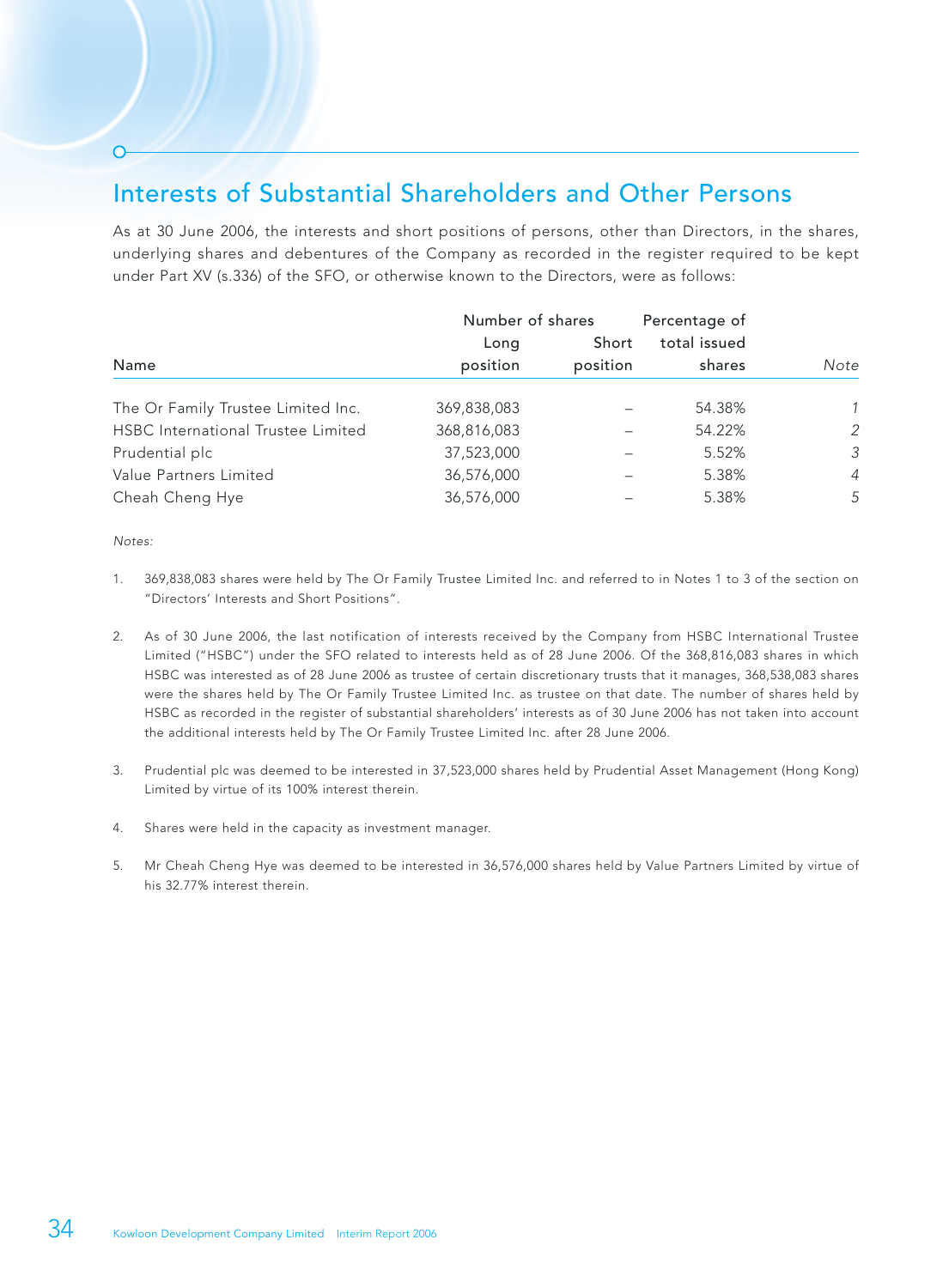### Human Resources

As at 30 June 2006, the Group (including Polytec Asset Holdings Limited but excluding associates) employed a total of around 300 employees. The Group ensures that pay levels of employees remain competitive and employees are rewarded based on their performance. Employee benefits include medical insurance, life insurance, retirement schemes, in-house training courses as well as subsidies for external education and training programmes. A share option scheme is also in place to provide incentives and rewards to eligible persons, including Directors and employees.

# Closure of Register of Members

The Register of Members of the Company will be closed from Monday, 25 September 2006 to Wednesday, 27 September 2006, both days inclusive. To qualify for the interim dividend, all transfers accompanied by the relevant share certificates must be lodged with the Company's Registrars, Computershare Hong Kong Investor Services Limited, at Shops 1712-6, 17th Floor, Hopewell Centre, 183 Queen's Road East, Wanchai, Hong Kong not later than 4:00 p.m. on Friday, 22 September 2006.

 $\overline{\Omega}$